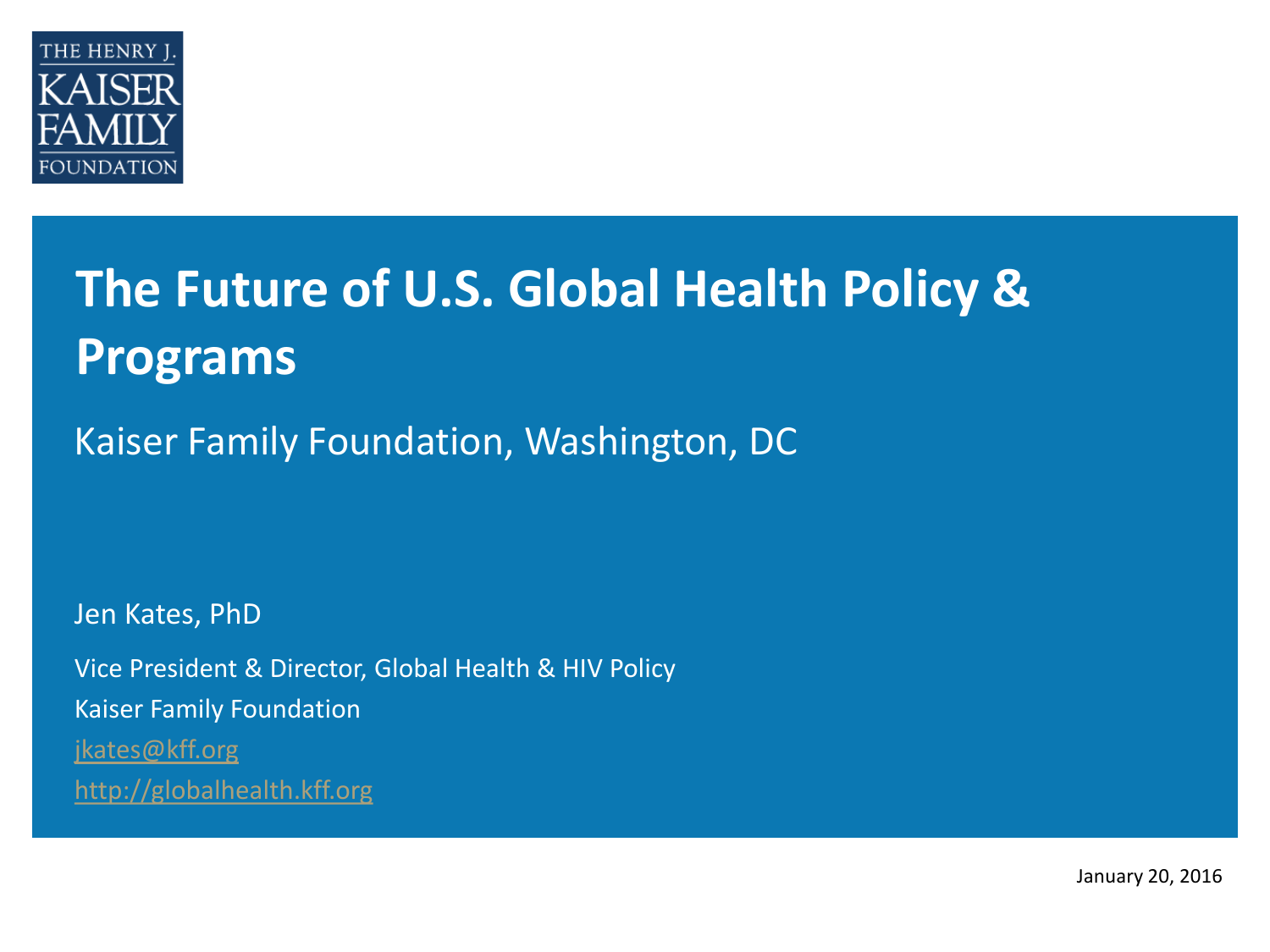# **U.S. Funding for Global Health**

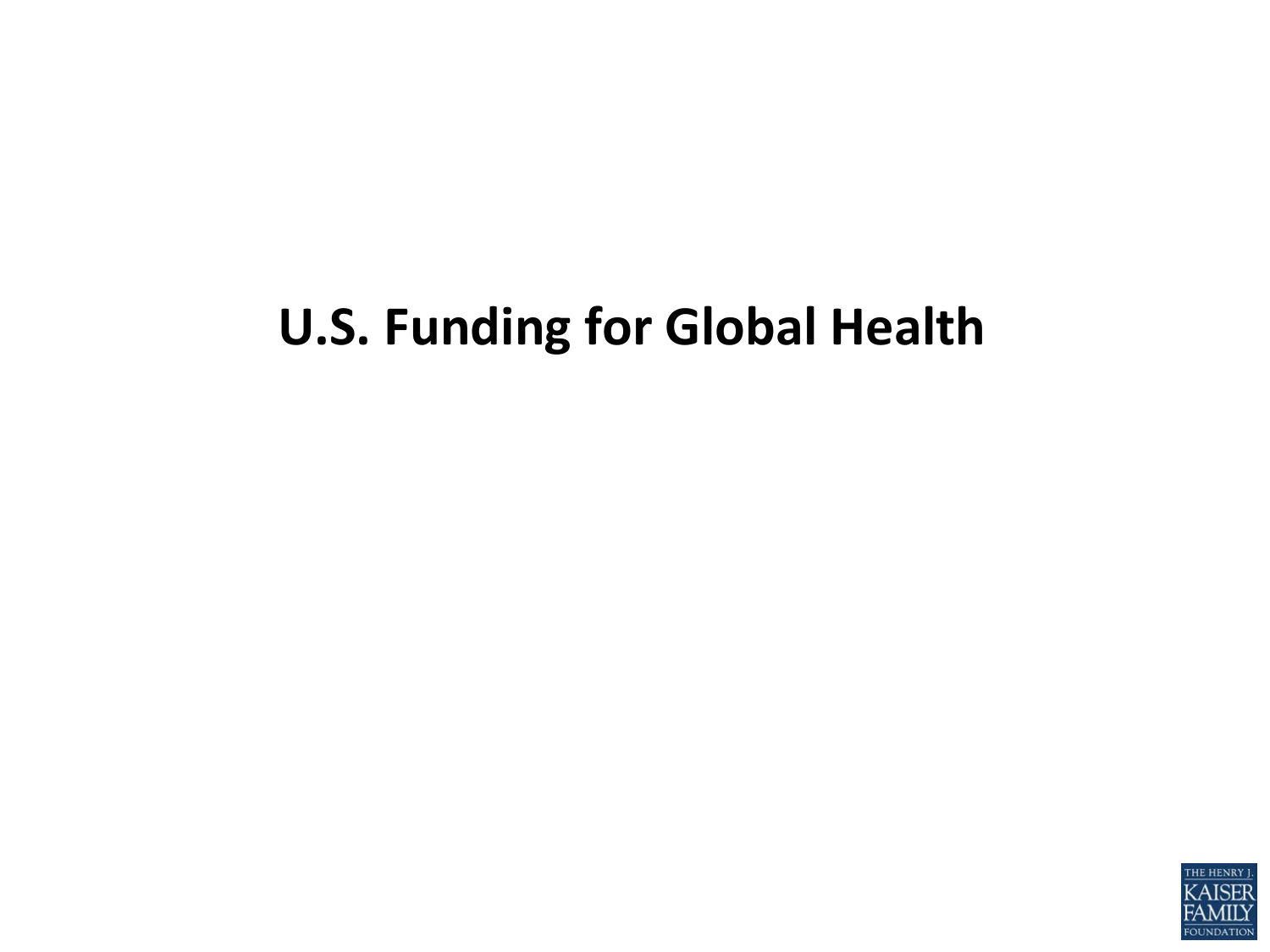## **U.S. Global Health Funding, FY 2006-FY 2016**

(Includes FY15 Emergency International Ebola Funding)



NOTES: Represents total known funding provided through the State Department, USAID, CDC, NIH, and DoD. FY13 includes the effects of sequestration. Some global health funding that is not specified in the appropriations bills and is determined at the agency level is not yet known for FY15 and FY16, and is assumed to remain at the prior year level. Total emergency Ebola funding in FY15 was \$5.4 billion, of which \$3.7 billion was provided for international activities. SOURCE: Kaiser Family Foundation analysis of data from the "Consolidated Appropriations Act, 2016" (P.L. 114-113) and accompanying explanatory reports, the Office of Management and Budget, and U.S. Foreign Assistance Dashboard.

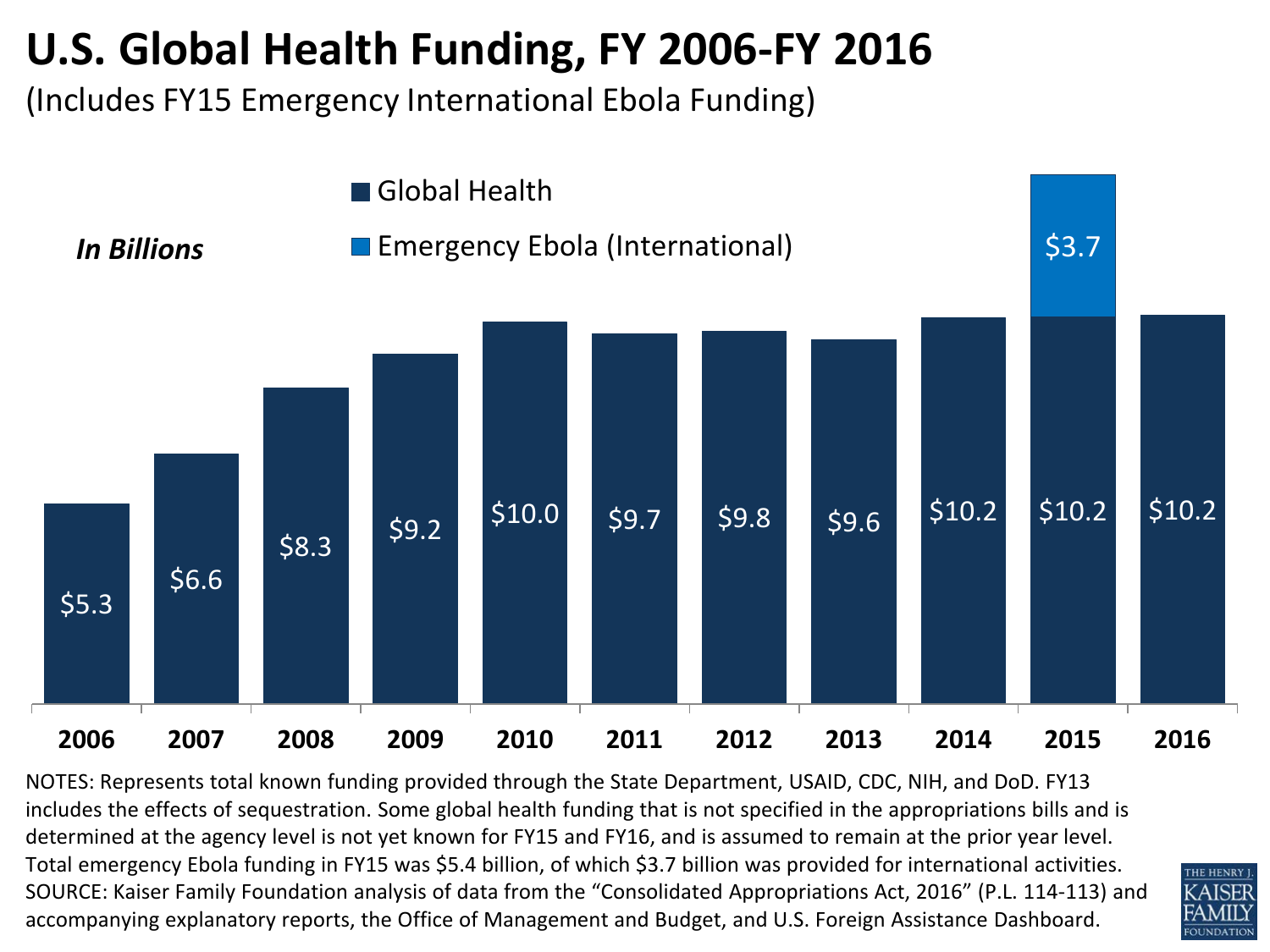# **U.S. Global Health Funding, Request and Enacted, FY 2013- FY 2016**



NOTES: Represents total known funding provided through the State Department, USAID, CDC, NIH, and DoD. FY13 includes the effects of sequestration. Some global health funding that is not specified in the appropriations bills and is determined at the agency level is not yet known for FY15 and FY16, and is assumed to remain at the prior year level. SOURCE: Kaiser Family Foundation analysis of data from the Office of Management and Budget, Agency Congressional Budget Justifications, Congressional Appropriations Bills, and U.S. Foreign Assistance Dashboard.

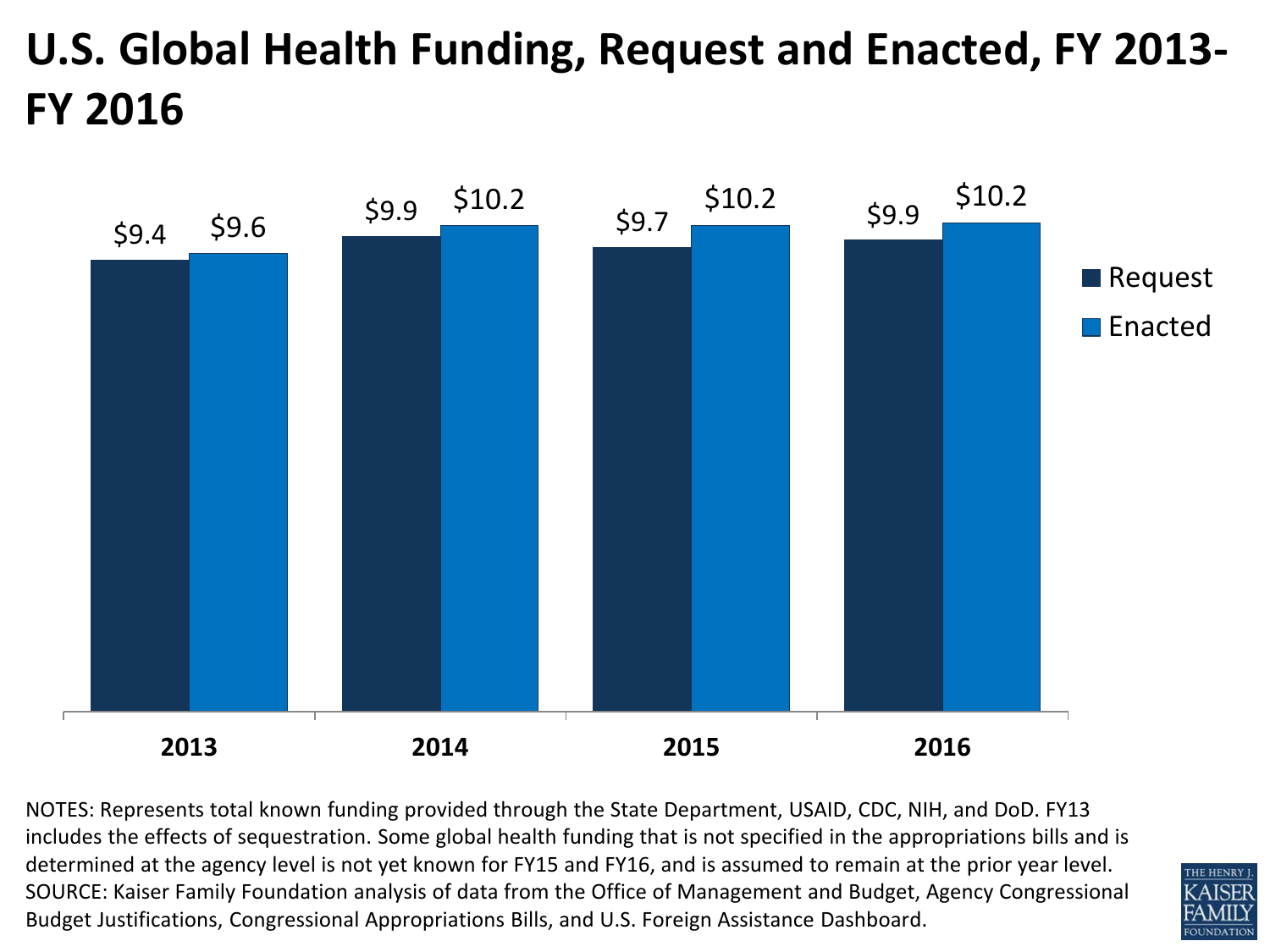# **Global Health Programs (GHP) Account, By Program, FY 2016**

*In Millions*



**Total = \$8.5 billion**

SOURCE: Kaiser Family Foundation analysis of data from the "Consolidated Appropriations Act, 2016" (P.L. 114-113) and accompanying explanatory reports.

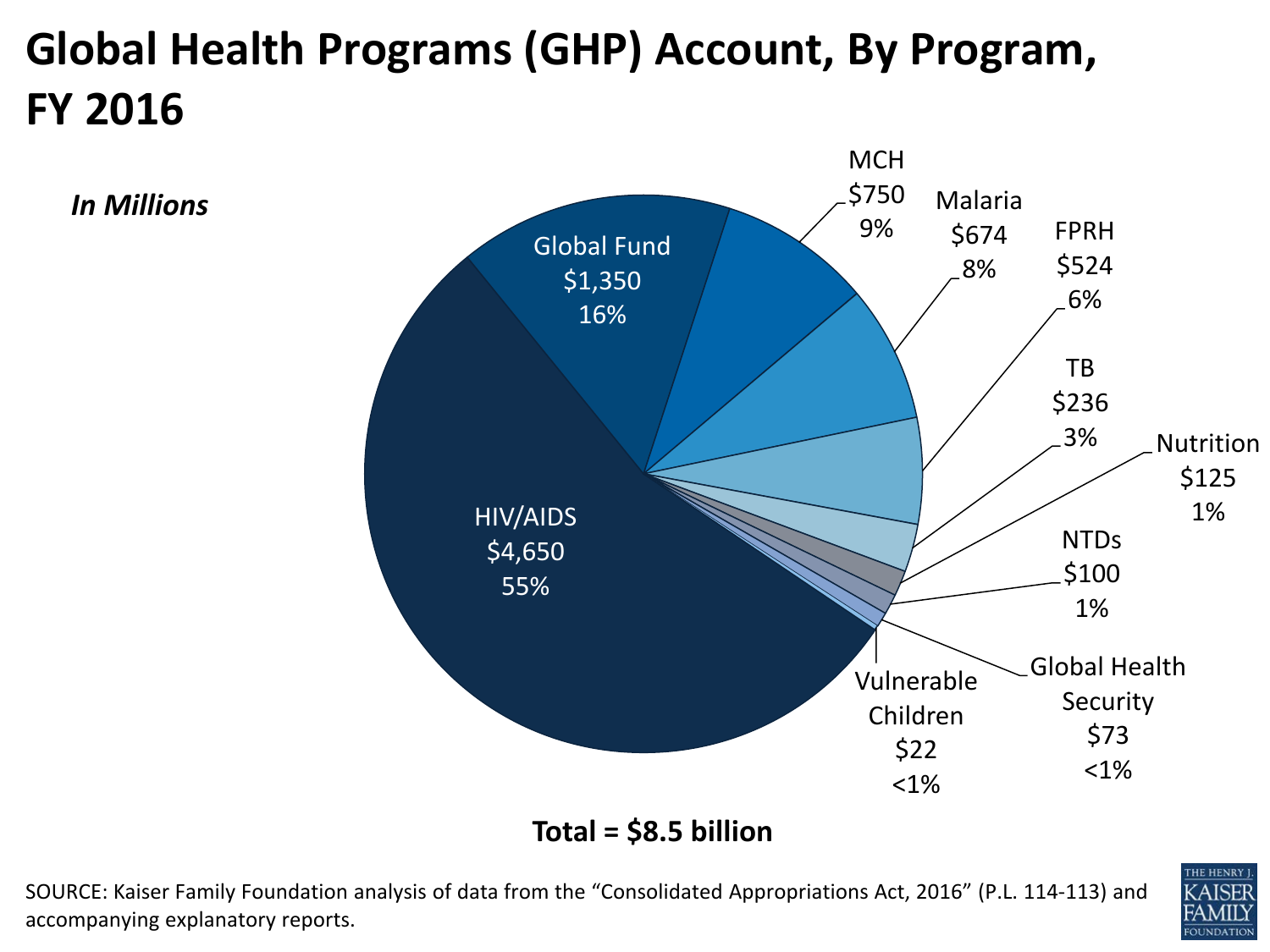# **Americans' Views on the U.S. Role in Global Health**

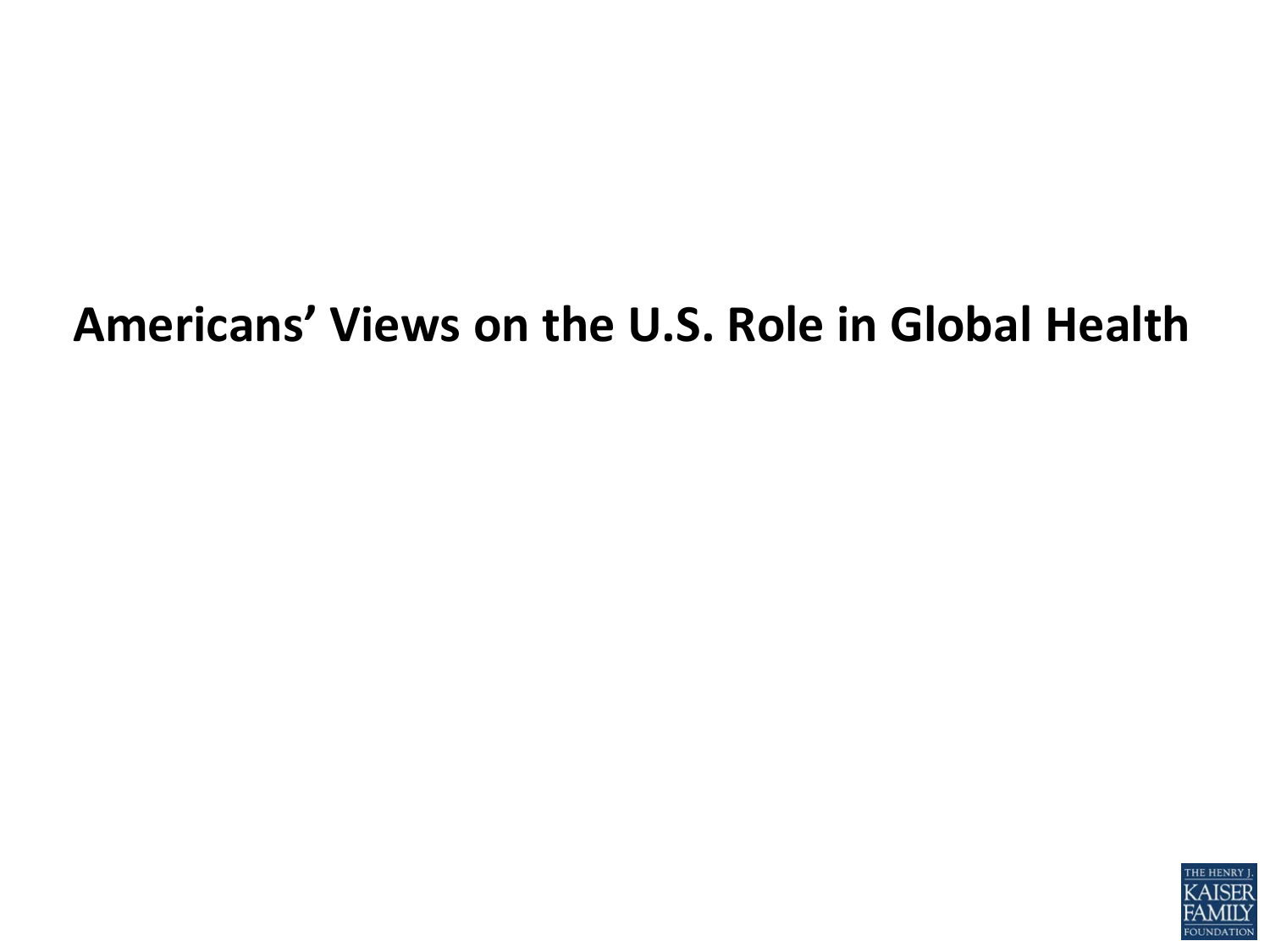#### **Most Want U.S. to Play Major or Leading Role in World Affairs**

I would like you to think about the role the U.S. should play in trying to solve international problems. Do you think the U.S. should take the leading role in world affairs, take a major role, but not the leading role, take a minor role, or take no role at all in world affairs?





NOTE: Don't know/Refused responses not shown.

SOURCE: Kaiser Family Foundation Health Tracking Poll (conducted December 1-7, 2015)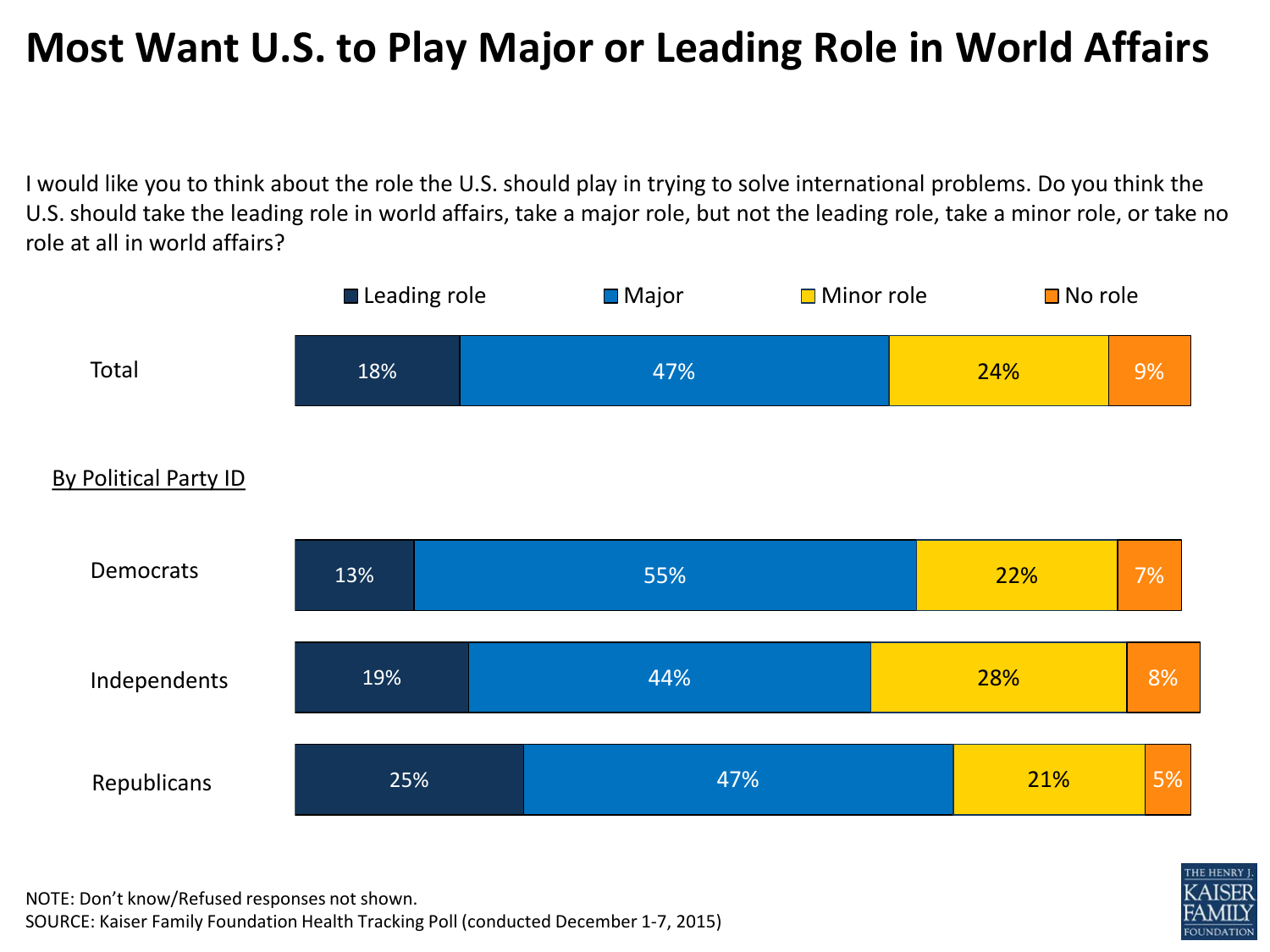#### **Most Say U.S. is Doing Enough to Improve Health in Developing Countries; Two-Thirds Say Large Corporations Are Not**

Would you say the following are doing ENOUGH or NOT DOING ENOUGH to improve health for people in developing countries?

|                                                          | Doing enough | $\blacksquare$ Not doing enough | Don't know/Refused |     |
|----------------------------------------------------------|--------------|---------------------------------|--------------------|-----|
| U.S. government                                          | 53%          |                                 | 39%                | 7%  |
| Religious or faith-based<br>organizations                | 51%          |                                 | 36%                | 12% |
| International nonprofit<br>organizations and foundations | 46%          |                                 | 37%                | 15% |
| World Health Organization                                | 42%          |                                 | 42%                | 15% |
| <b>United Nations</b>                                    | 28%          | 54%                             |                    | 16% |
| Governments of developed<br>nations other than the U.S.  | 28%          | 51%                             |                    | 20% |
| Large international businesses and<br>corporations       | 23%          | 64%                             |                    | 11% |



NOTE: Should not be involved at all (Vol.) responses not shown. Question items asked of half samples. SOURCE: Kaiser Family Foundation Health Tracking Poll (conducted December 1-7, 2015)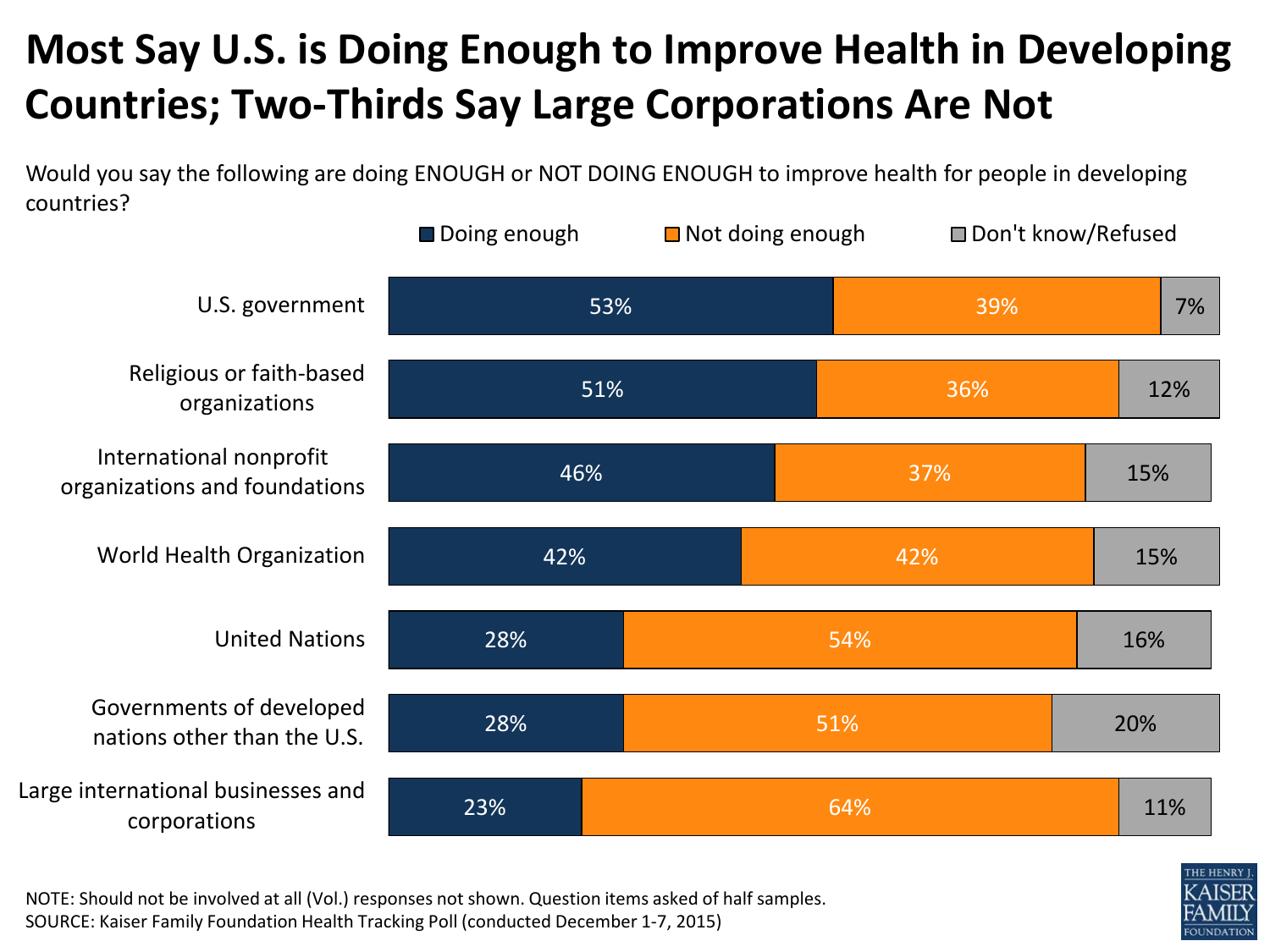#### **Nearly Half Say U.S. Contributes More Than Its Fair Share**

Compared to other wealthier countries such as England, France, Germany, and Japan, do you think the U.S. contributes more than its fair share, less than its fair share, or about its fair share to efforts to improve health in developing countries?



NOTE: Don't know/Refused responses not shown. SOURCE: Kaiser Family Foundation Health Tracking Poll (conducted December 1-7, 2015)

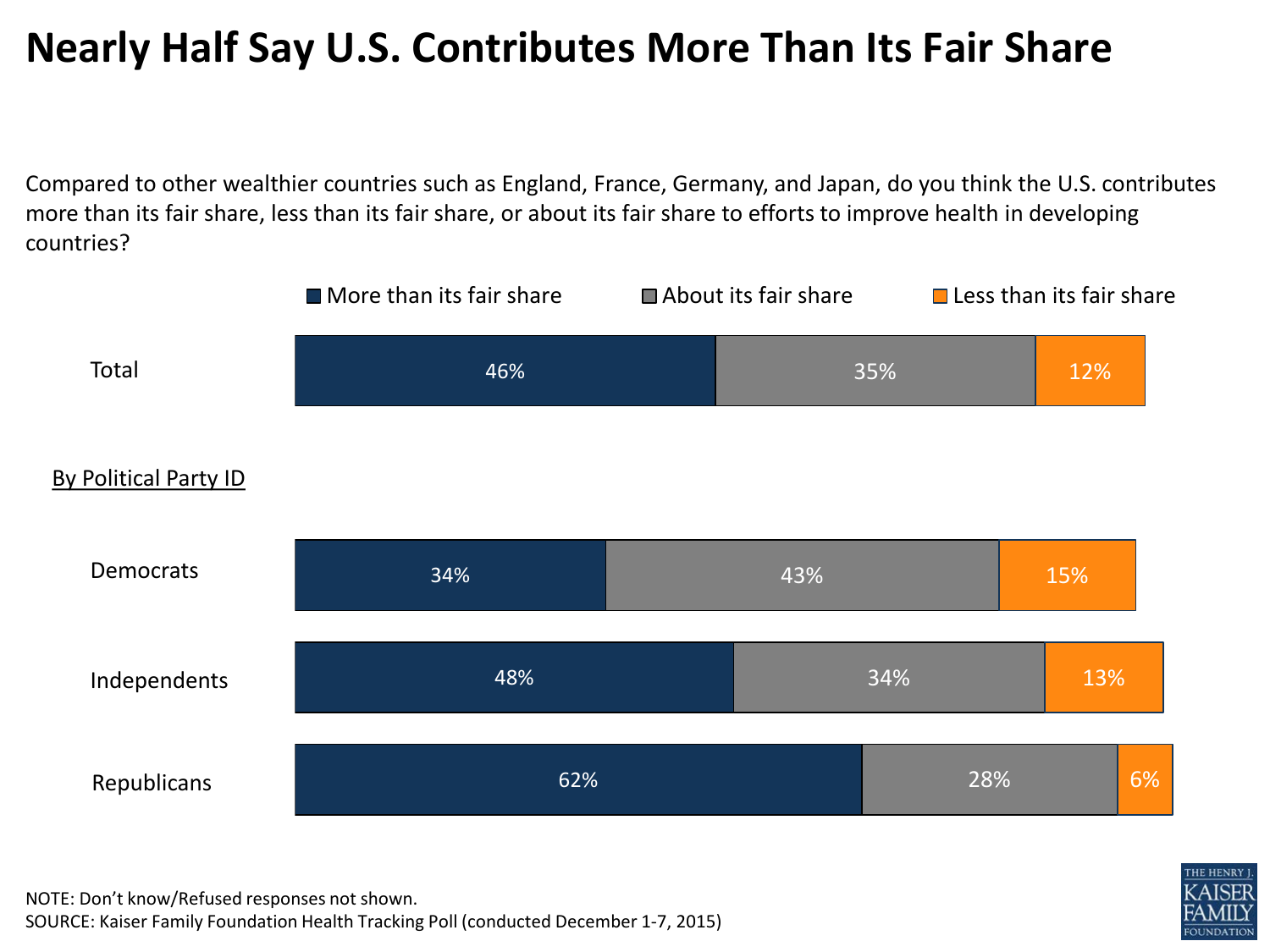#### **Views of Current Levels of U.S. Global Health Spending by Political Partisanship**

Do you think the U.S. is now spending too much, too little, or about the right amount on efforts to improve health for people in developing countries?



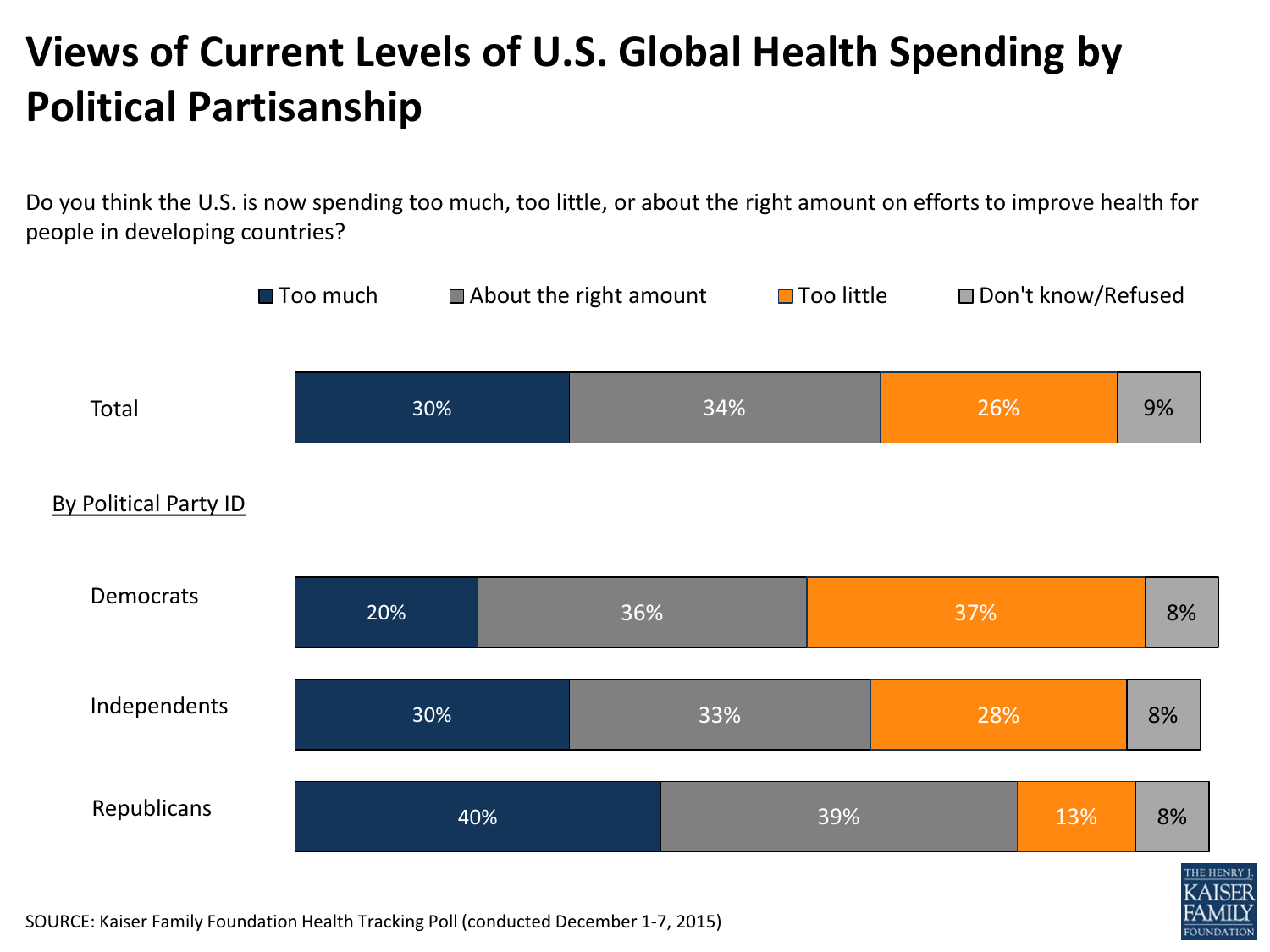## **Moral Reason for Global Health Spending Trumps National Self-Interest**

I'm going to read you some reasons why the U.S. might spend money on improving health for people in developing countries, and I'd like you to tell me which you think is the MOST important reason. Here's the list:



NOTE: Other/None of these (Vol.) and Don't know/Refused responses not shown. SOURCE: Kaiser Family Foundation Health Tracking Poll (conducted December 1-7, 2015)

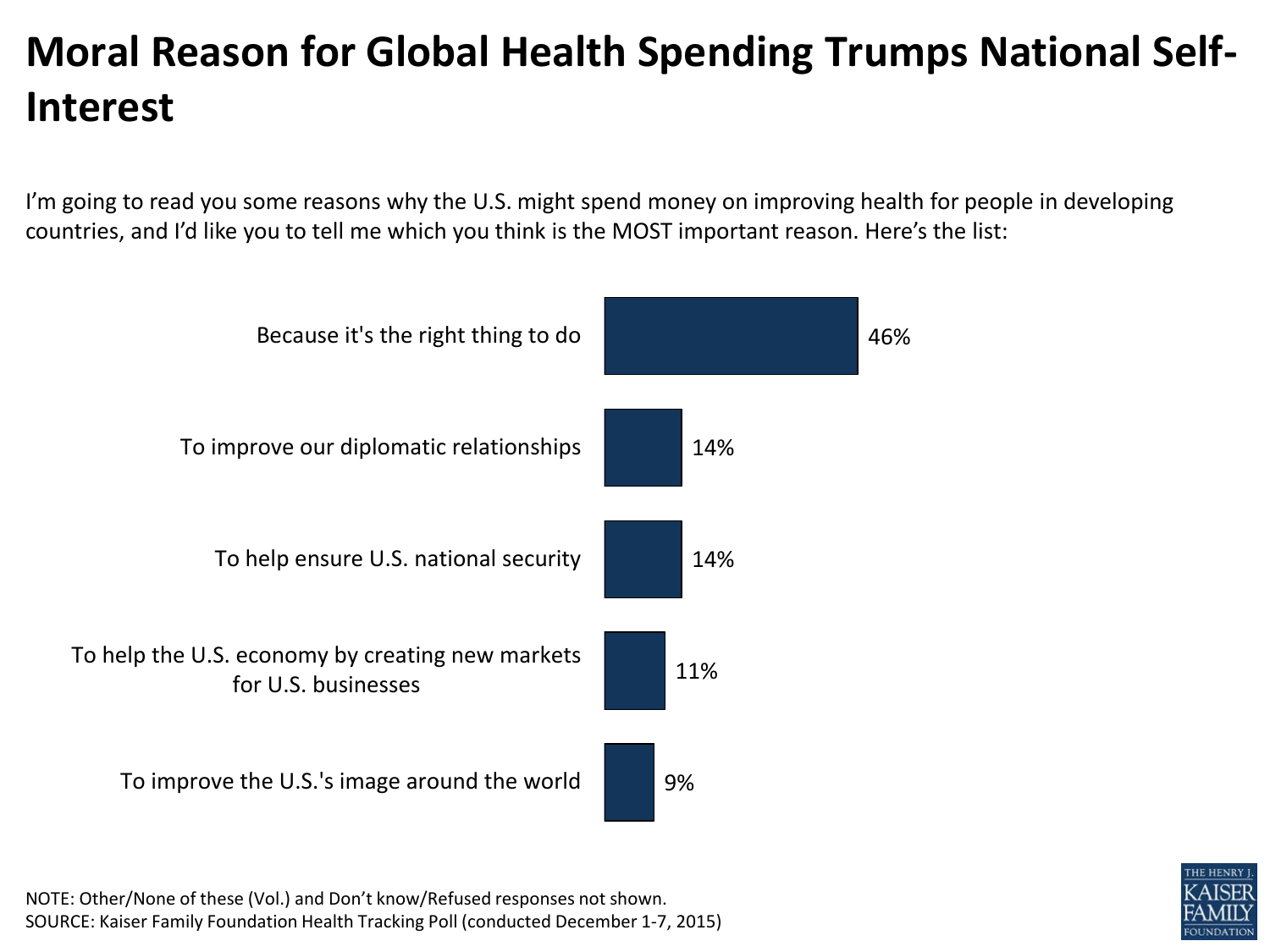#### **More Americans Today Say U.S. Should Participate in International Efforts to Improve Health in Developing Countries**

Which comes closer to your opinion? When giving aid to improve health in developing countries...

- The U.S. should participate in international efforts, so other countries will do their fair share and efforts will be better coordinated
- **-** The U.S. should operate on its own, so the U.S. has more control over how the money is spent and gets more credit and influence in the country receiving aid



NOTE: Both/Neither (Vol.) and Don't know/Refused responses not shown.

SOURCE: Kaiser Family Foundation Surveys of Americans on the U.S. Role in Global Health, Kaiser Family Foundation Health Tracking Polls

**JUNDATION**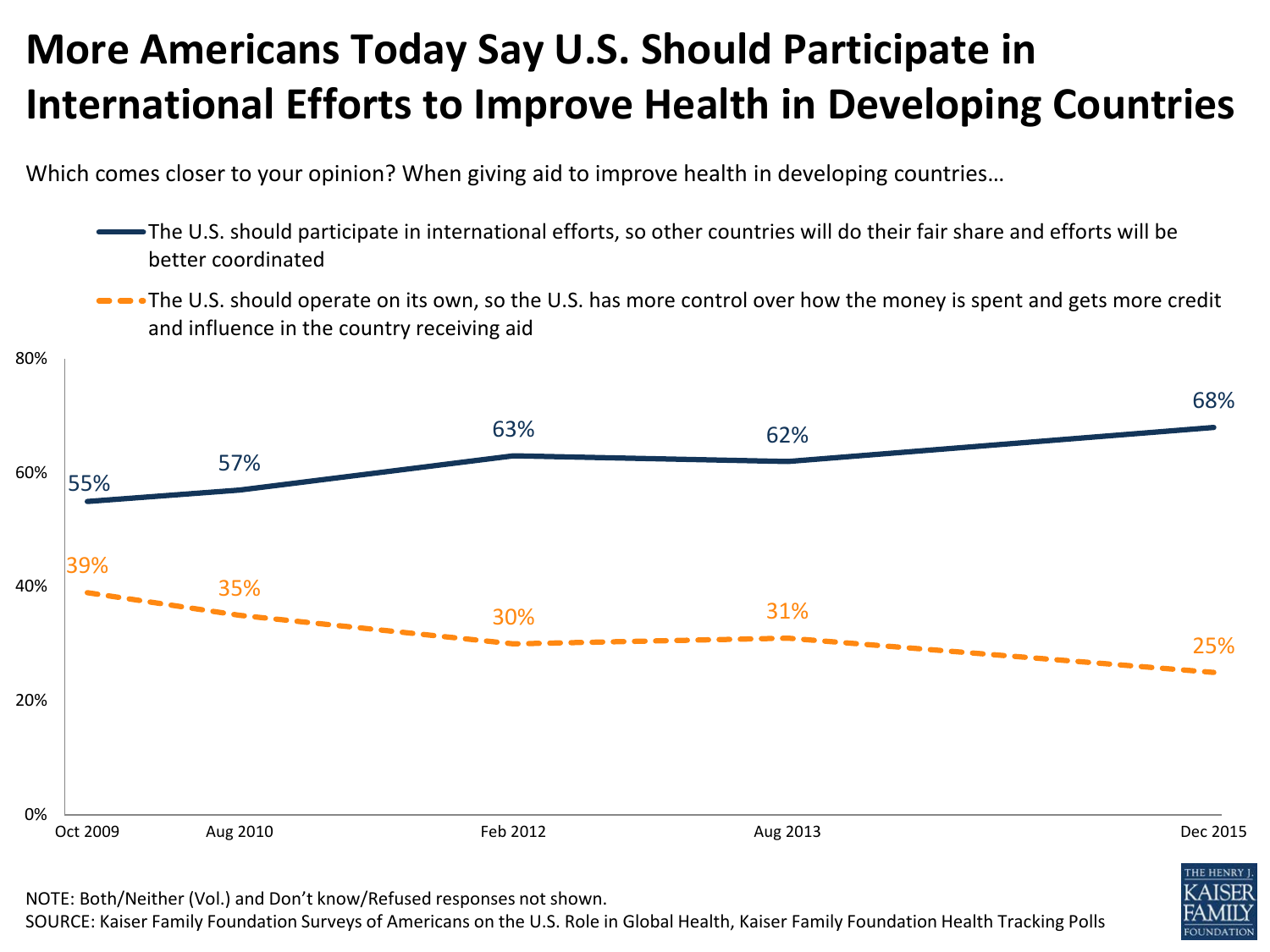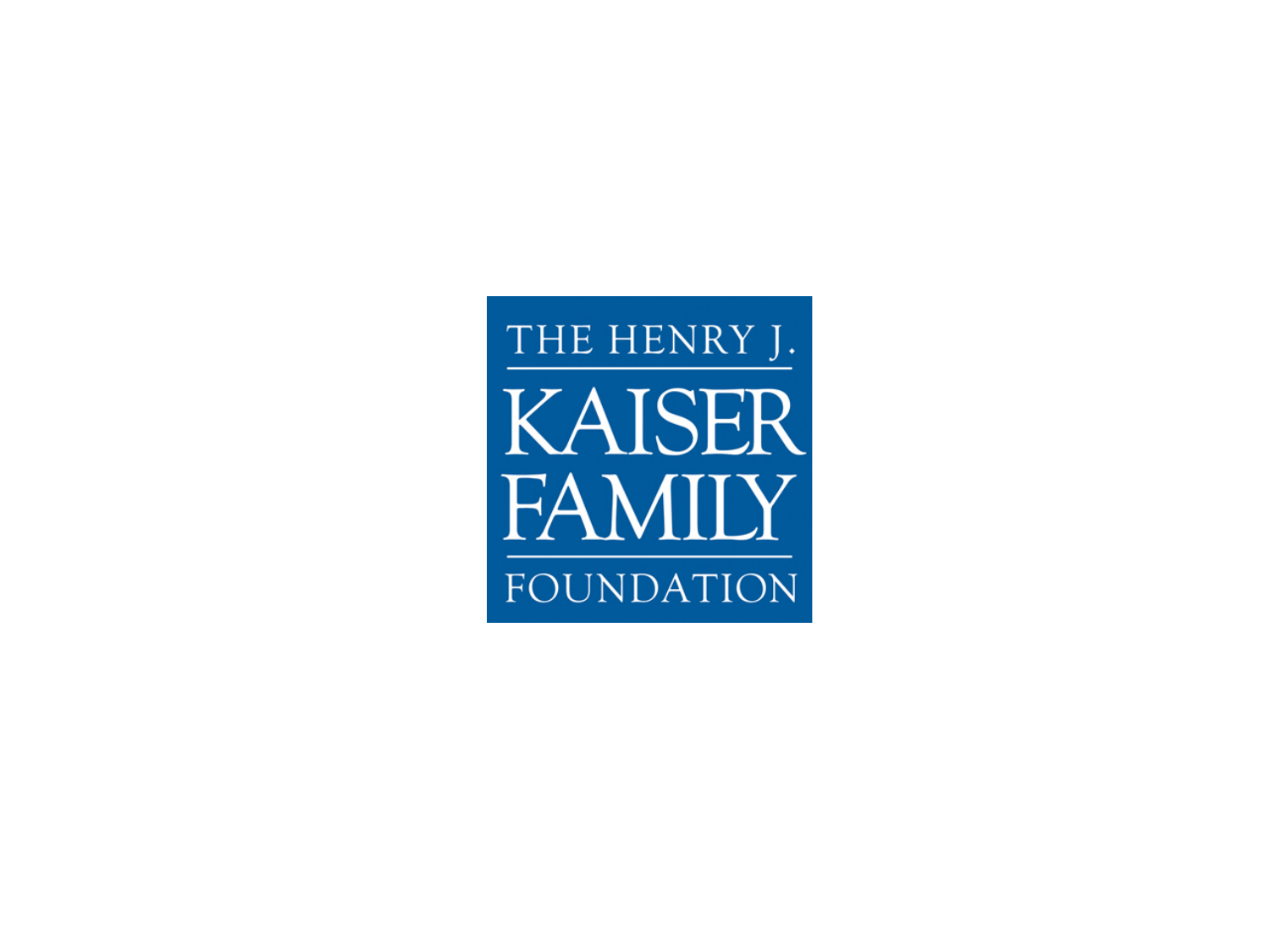

# **Foreign Policy and Global Health Experts on the USG's Role in Global Health**

Kaiser Family Foundation, Washington, DC

Geoff Garin

President, Hart Research Associates www.hartresearch.com

Elizabeth Harrington

Partner, Public Opinion Strategies www.pos.org

January 20, 2016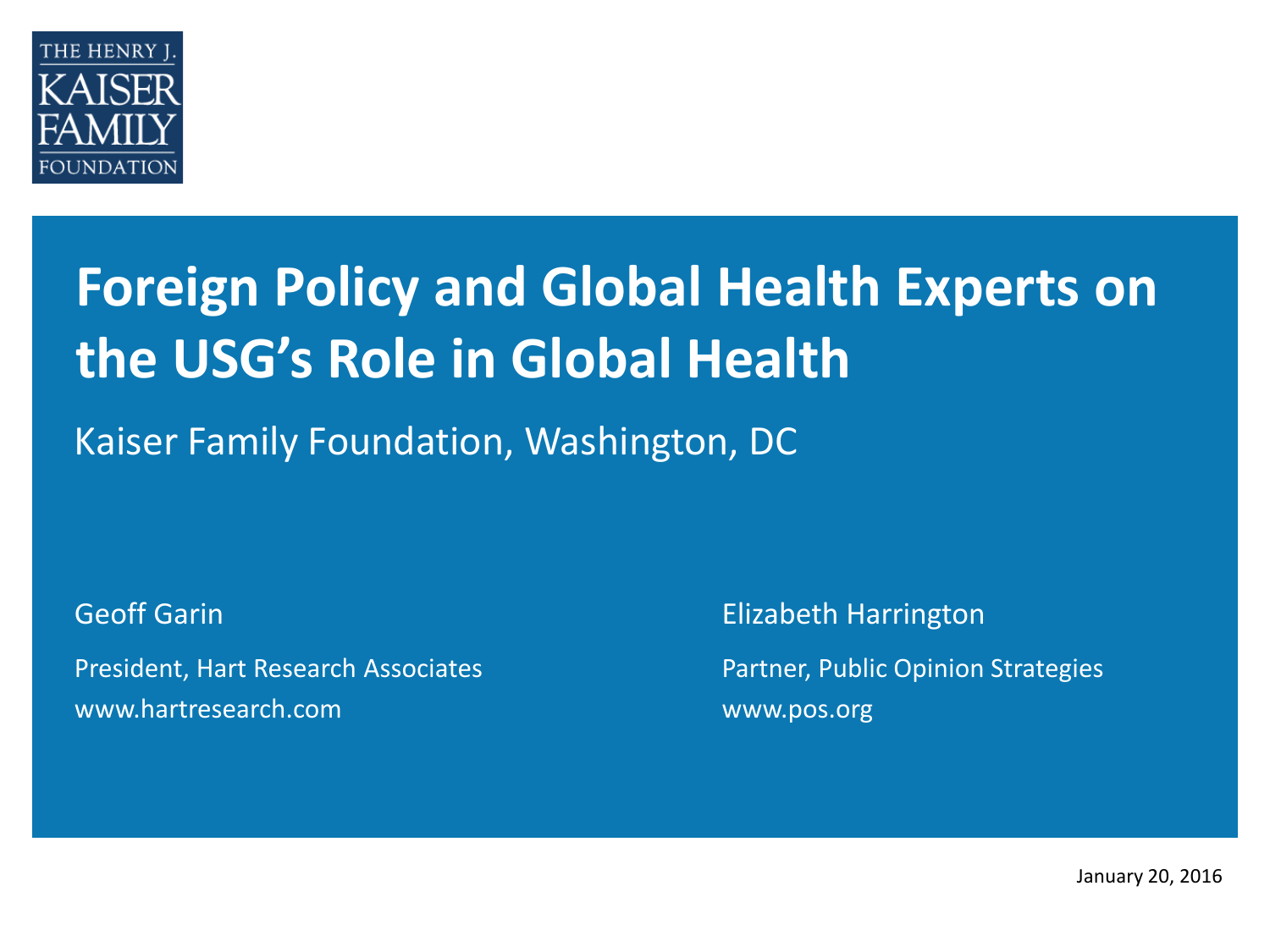## **Methods**

- **Focus groups and in-depth interviews** in October/November, 2015, with left- and right-leaning foreign policy and global health experts
	- 22 Hill and government agency staff
	- 21 NGO and advocacy organization leaders
	- 8 academics and think tank researchers

#### **Areas of inquiry**

- The USG as a leader in global health
- Priorities for involvement in global health specific initiatives
- Necessary or recommended changes to the USG's approach to global health
- Outlook for USG funding for global health
- Making the case for why the USG should continue funding global health

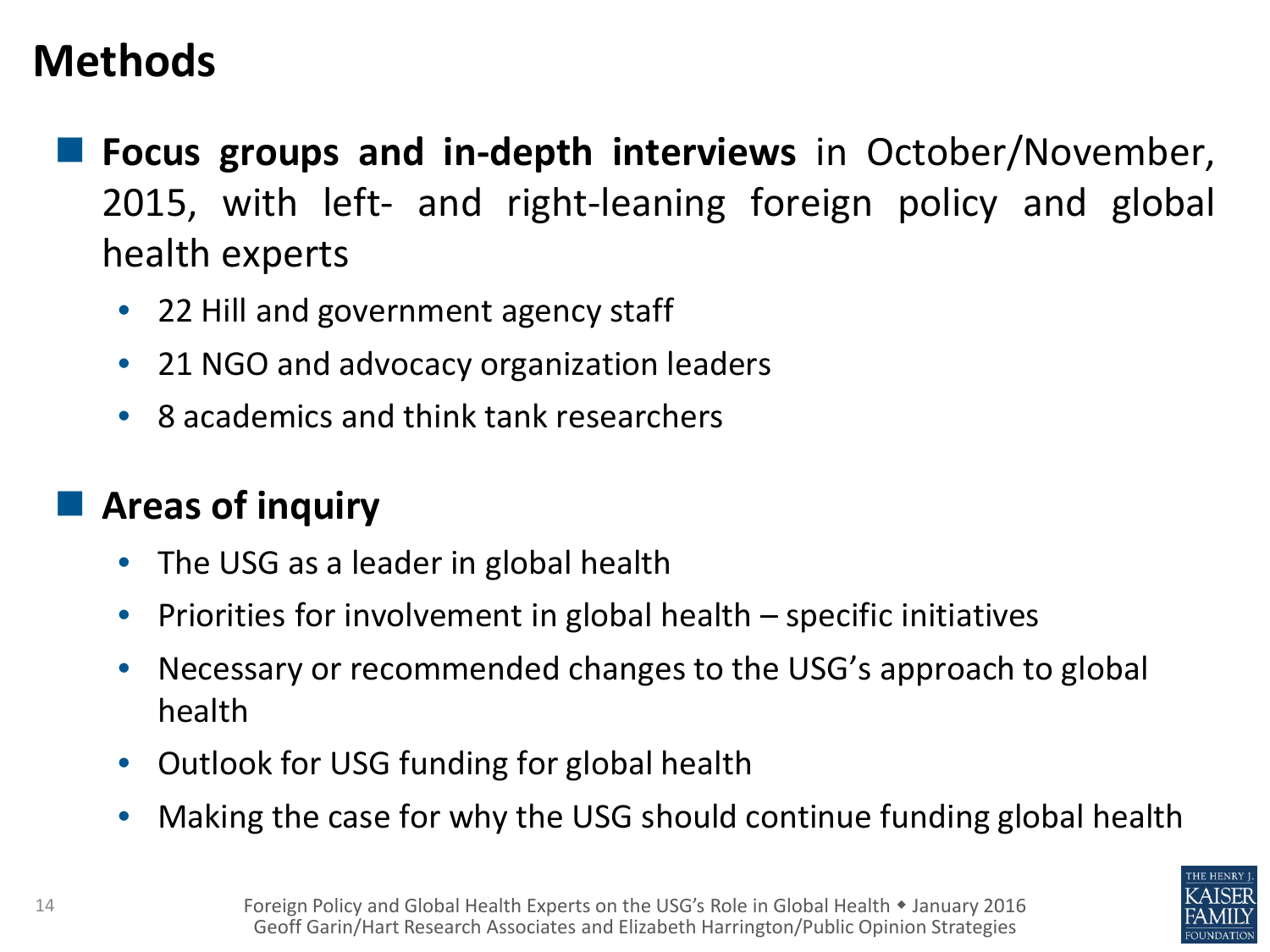# **The USG does and should continue to play a leadership role in global health.**

- **It is in our self interest.**
	- $\checkmark$  Treating and preventing infectious disease elsewhere protects Americans.
	- $\checkmark$  Healthy nations are more stable.
	- $\checkmark$  Healthy nations are better economic partners.
	- $\checkmark$  Advancing the health of other countries fosters goodwill.
	- **Supporting global health is part of our national character and a moral obligation given our wealth and power to make a difference.**
- **Global health expenditures yield among the highest returns from the USG's foreign assistance budget.**

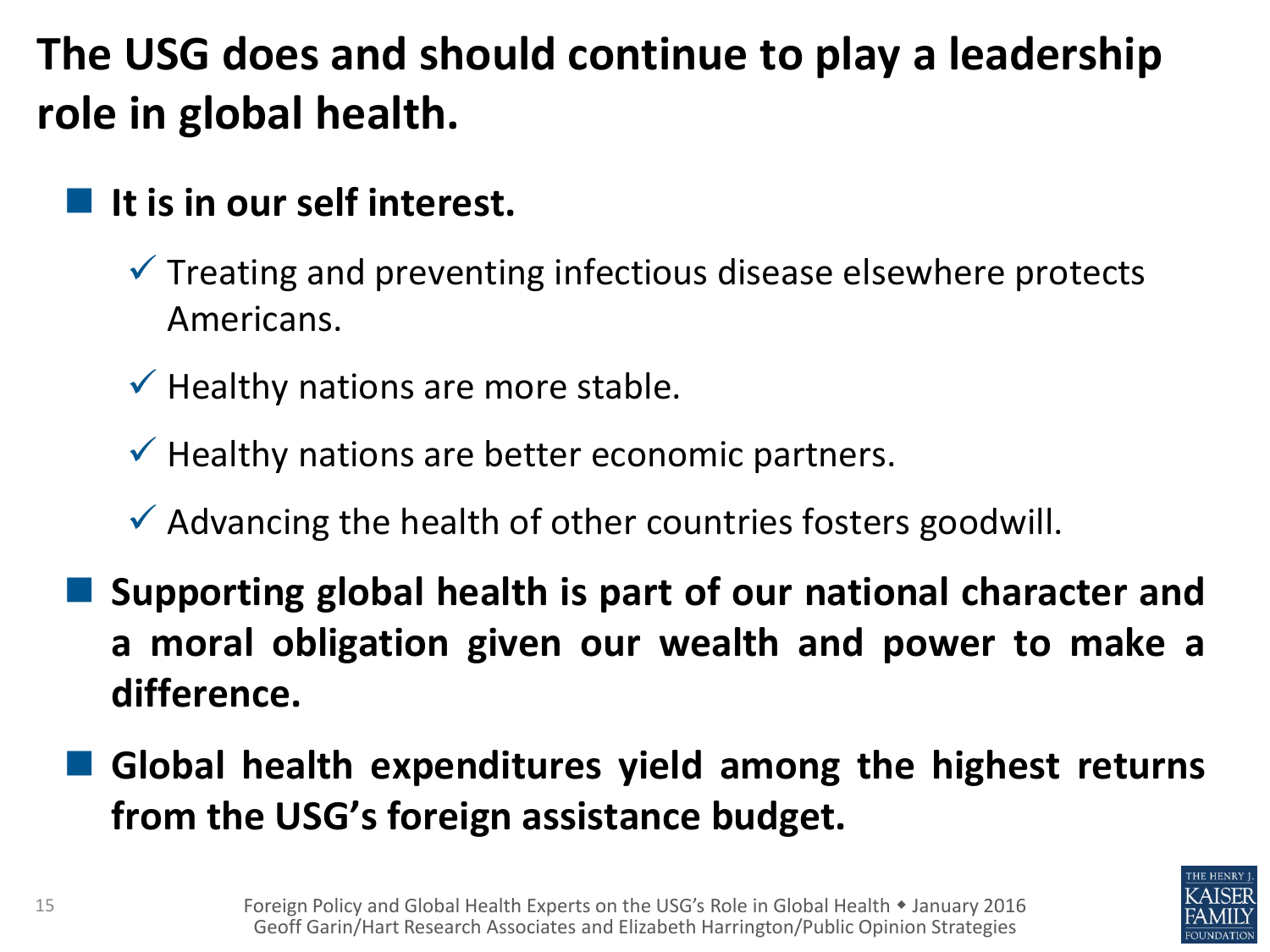# **Grounds for USG success in global health are practical and political, but we've also seen shortfalls.**

#### **Underlying our successes**

- A well-organized and thoughtful global health coalition
- Setting clear targets, simple guidelines, measurable goals
- Solid bipartisan support for funding
- FROM THE LEFT: Millennium Development Goals gave important structure for organizing and promoting USG global health efforts

#### **Sources of concern**

- Insufficient coordination among stakeholders
- The singular focus of many initiatives
- Weaknesses in infectious disease monitoring and management
- FROM THE LEFT: The potential for USG funding to crowd out others

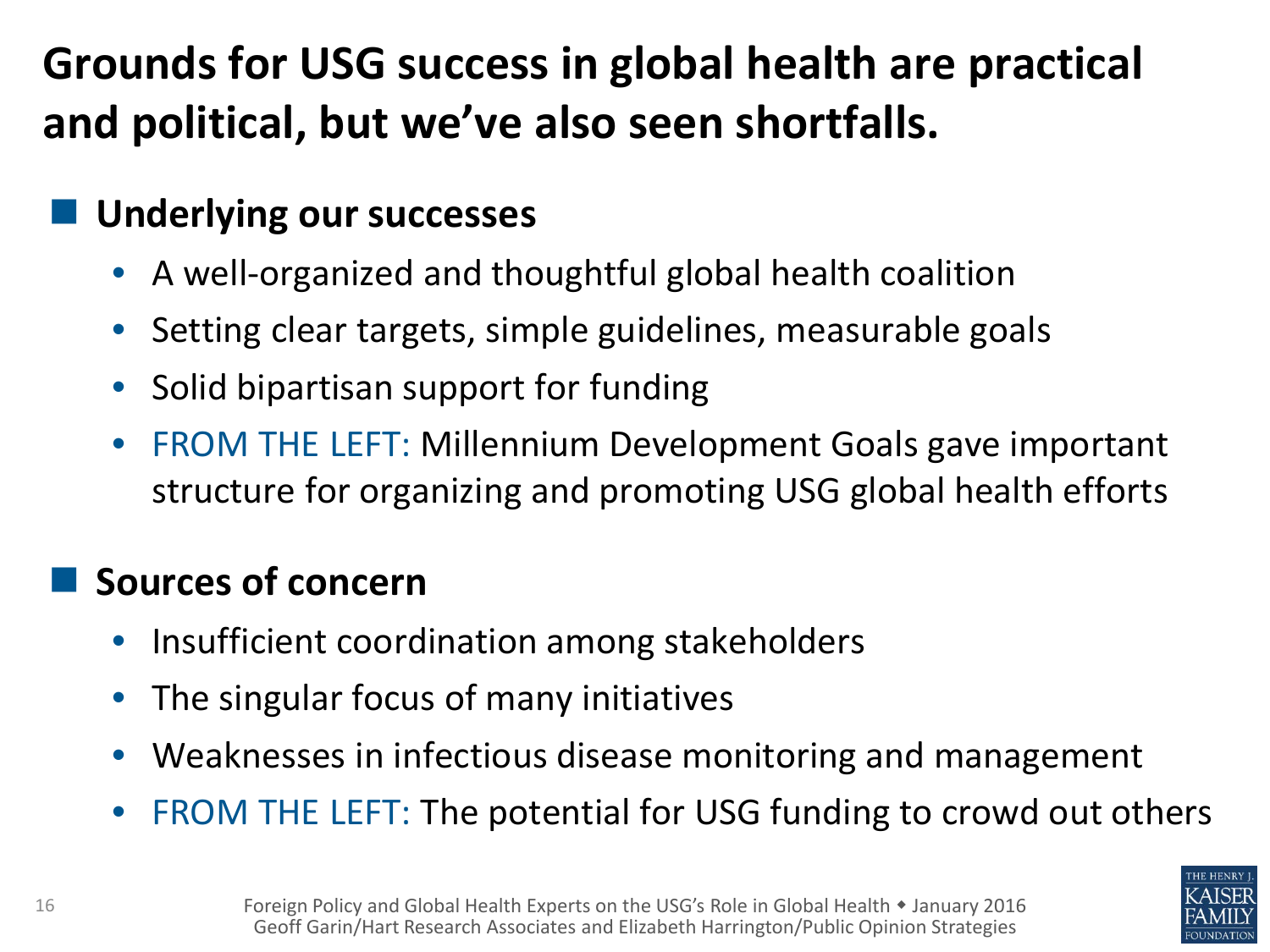**While the use of data to drive decisions is seen as vital, it also raises questions on the left about USG funding allocations.**

#### **Both sides**

- Demand evidence-based decisions and call for more results-driven metrics to ensure that funding is having the intended effect
- Cite a demonstrable return on investment as justification for USG global health expenditures
- Call for better data collection and analysis to guide future efforts
- **However, some on the left question whether the required accounting shortchanges important initiatives that:**
	- Involve multiple factors with complex interactions,
	- May take years to yield quantifiable benefits.

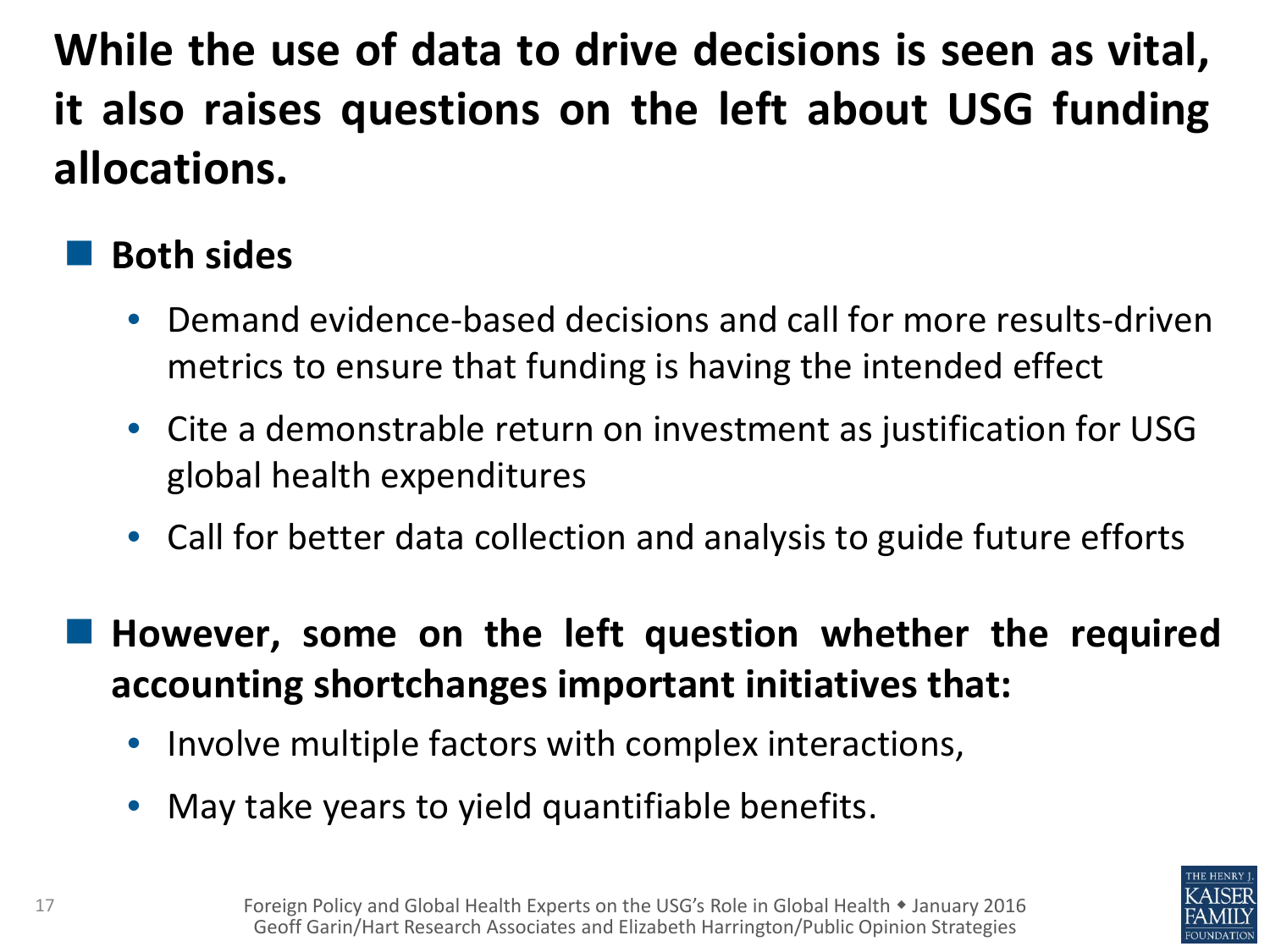**Emerging issues may dictate additional considerations for future USG involvement in global health.**

- **Increased global conflict and mass migration creating new vulnerabilities to disease**
- **FROM THE LEFT: climate change and its potential to affect food security and the spread of pathogens and insect-borne disease**
- **FROM THE LEFT: emergence of non-communicable diseases deriving from past successes in global health and increased life expectancies, but requiring greater resources and longerterm interventions and treatments**

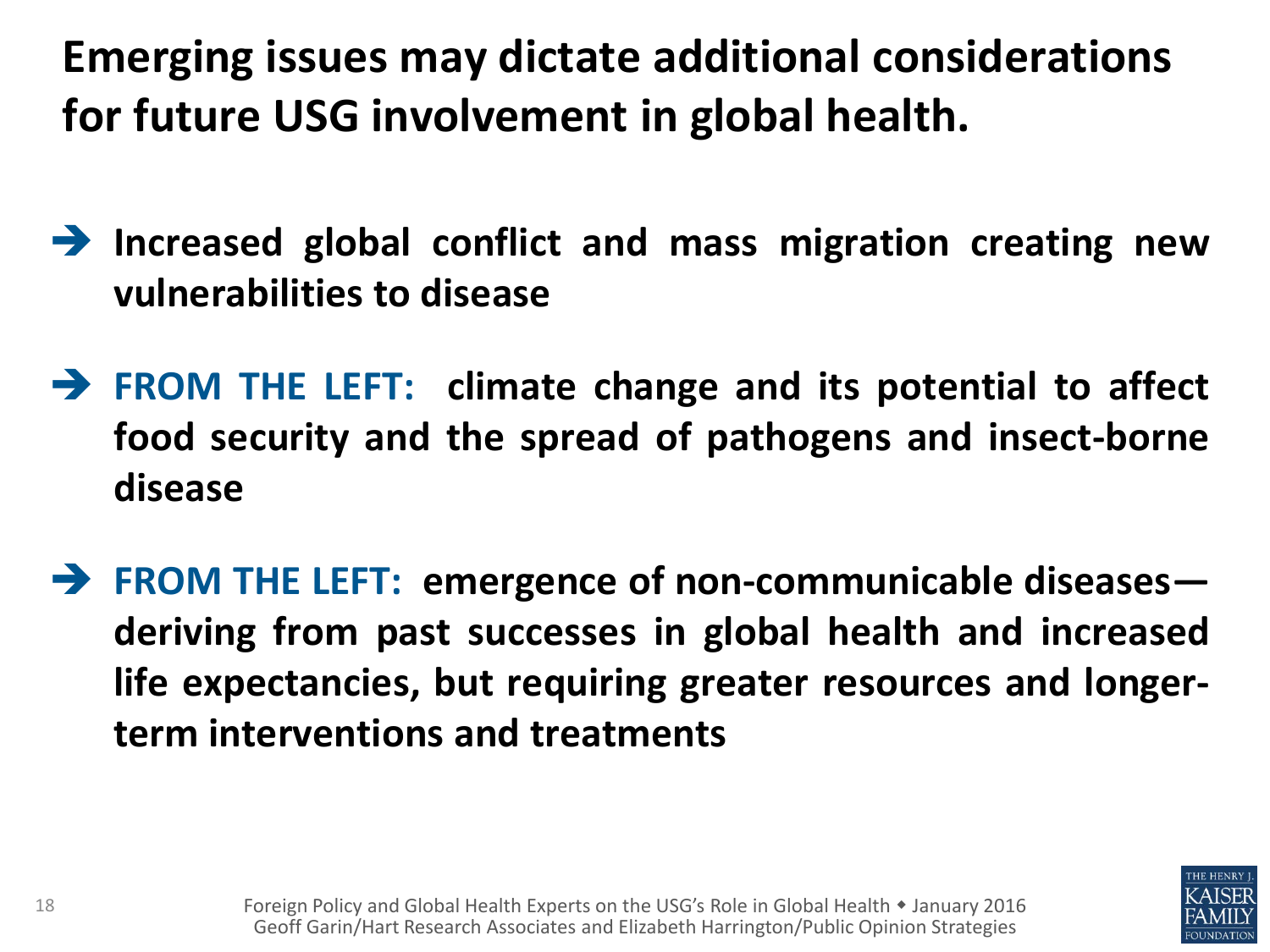# **Experts call for a shift to more sustainable solutions, but without losing sight of short-term needs and threats.**

#### **Goals**

- Consolidate and extend our wins, particularly in HIV/AIDS, malaria, and maternal and child mortality
- Develop more scalable and systemic approaches
- Build more self-reliant and locally sustainable systems

#### **Methods:**

- Better vertical and horizontal integration
	- Across USG programs and initiatives
	- Between the USG and other donors and actors
	- Between donor and recipient countries
	- Between donors and local implementers
- Solutions must depend on the circumstances.

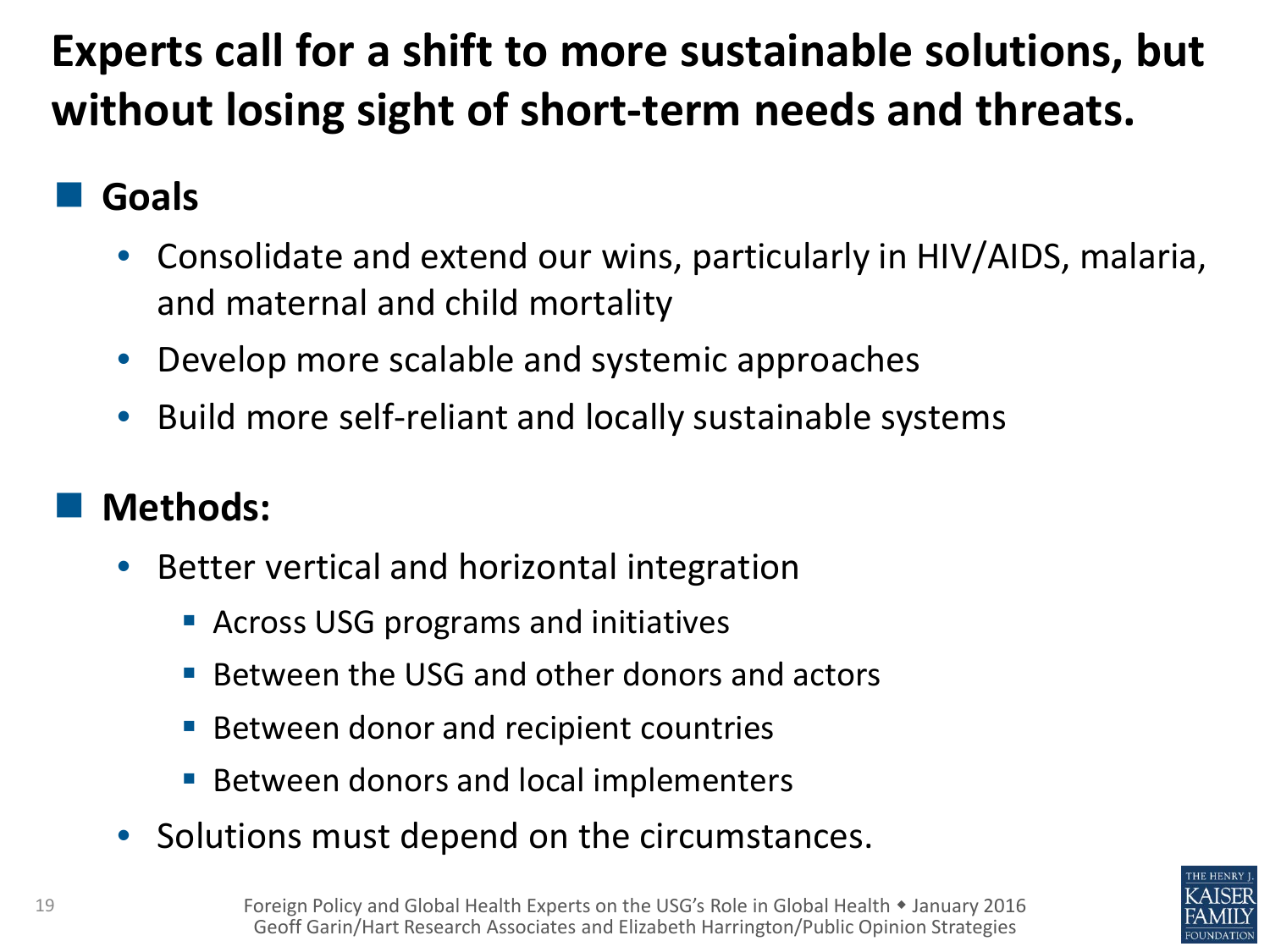# **A key challenge: immediate life-saving needs trumping investment in systemic, sustainable solutions**

#### **Systemic change and sustainable solutions**

- $\rightarrow$  Require new models and new levers to effect change
- $\rightarrow$  Have less clearly measurable goals
- $\rightarrow$  Are more complicated to manage
- $\rightarrow$  Have a longer and less definite time horizon for funding and evaluation

 **The trifecta of abstract goals, complex processes, and uncertain payoffs makes systemic change a far harder sell.**

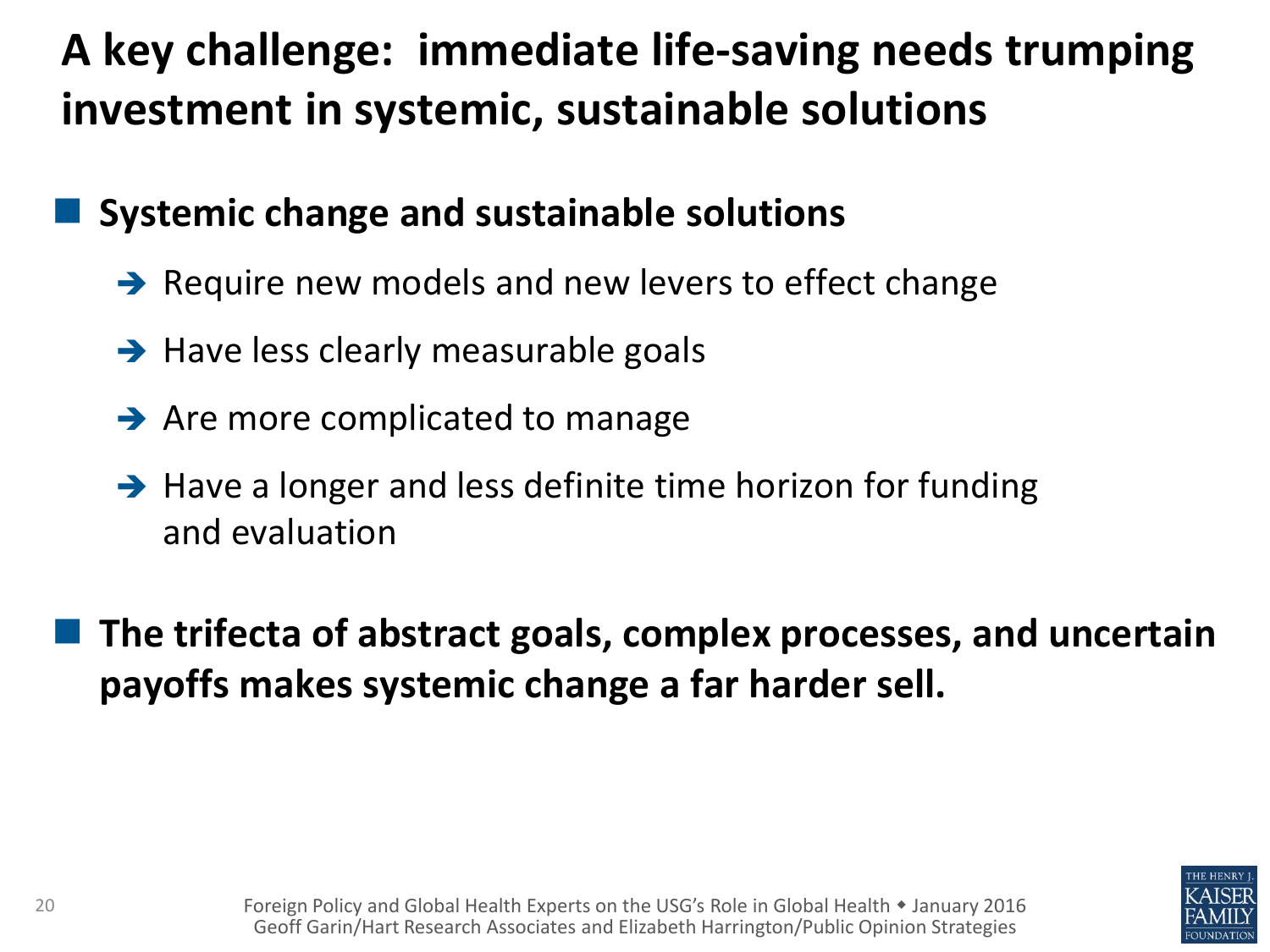## **Experts urge a stronger partnership role for the USG, supporting and advocating key priorities and goals.**

#### **The USG as a facilitator, organizer, and coordinator**

- $\checkmark$  Help to identify goals and shortfalls
- $\checkmark$  Encourage integrated solutions
- $\checkmark$  Map strategies for nations to reduce their disease burden and promote wellness
- $\checkmark$  Leverage technological expertise

#### **Top priorities**

- Maintain momentum in prevention and treatment of infectious diseases and maternal and child mortality
- Invest in surveillance and response to avert pandemics
- Address structural issues and social determinants to build self-<br>sufficient and sustainable health systems
- Help rebuild key international institutions
- FROM THE RIGHT: USG investment in initiatives with clear measur- able goals and funding tied to actual metrics

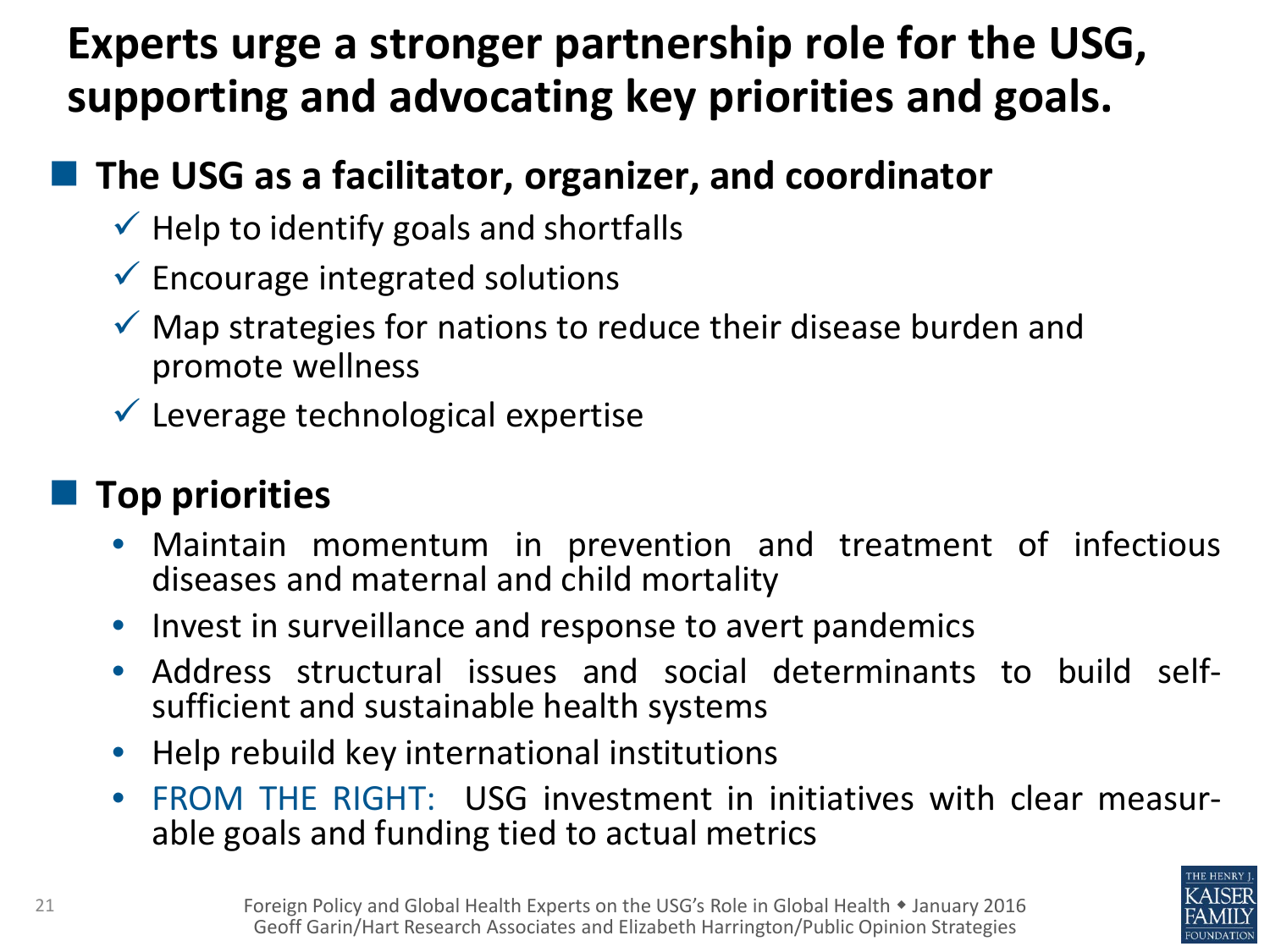# **Left-leaning experts are more optimistic than those on the right that current funding levels will be maintained.**

#### **Those on the left**

- Believe that Republican support for global health spending is relatively secure, despite opposition relating to family planning
- Anticipate that funding levels will be maintained, but not increased

#### **Those on the right**

- Believe that many Americans and some Republican members of Congress think the US should be spending more domestically than overseas
- See support for global health funding as more of a political liability than a benefit for Republican members of Congress because of current budget constraints and domestic priorities, as well as pressures created by reproductive health issues

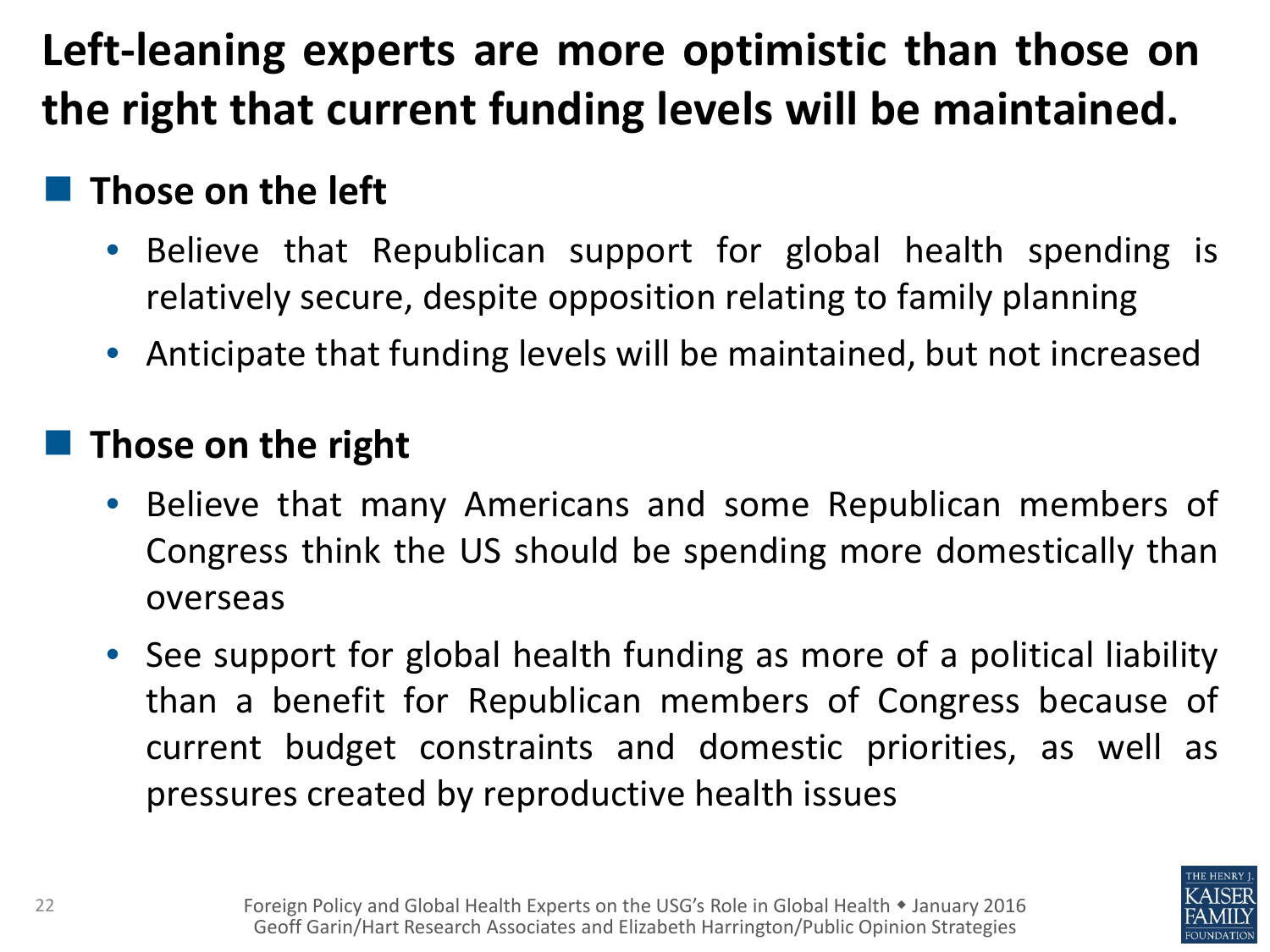# **The best political case for USG investment in global health is somewhat different for those on the left and the right.**

#### **Top political arguments**

- FROM THE LEFT: It's a moral issue it's our national character to save lives.
- FROM THE RIGHT: It's a national security issue.
- From both: Protecting others from communicable disease is necessary to protect ourselves.

#### **Less compelling political arguments are less intuitive.**

- Healthy nations are less likely to foment conflict.
- Healthy nations are better economic partners.
- USG investment in global health increases our soft influence.

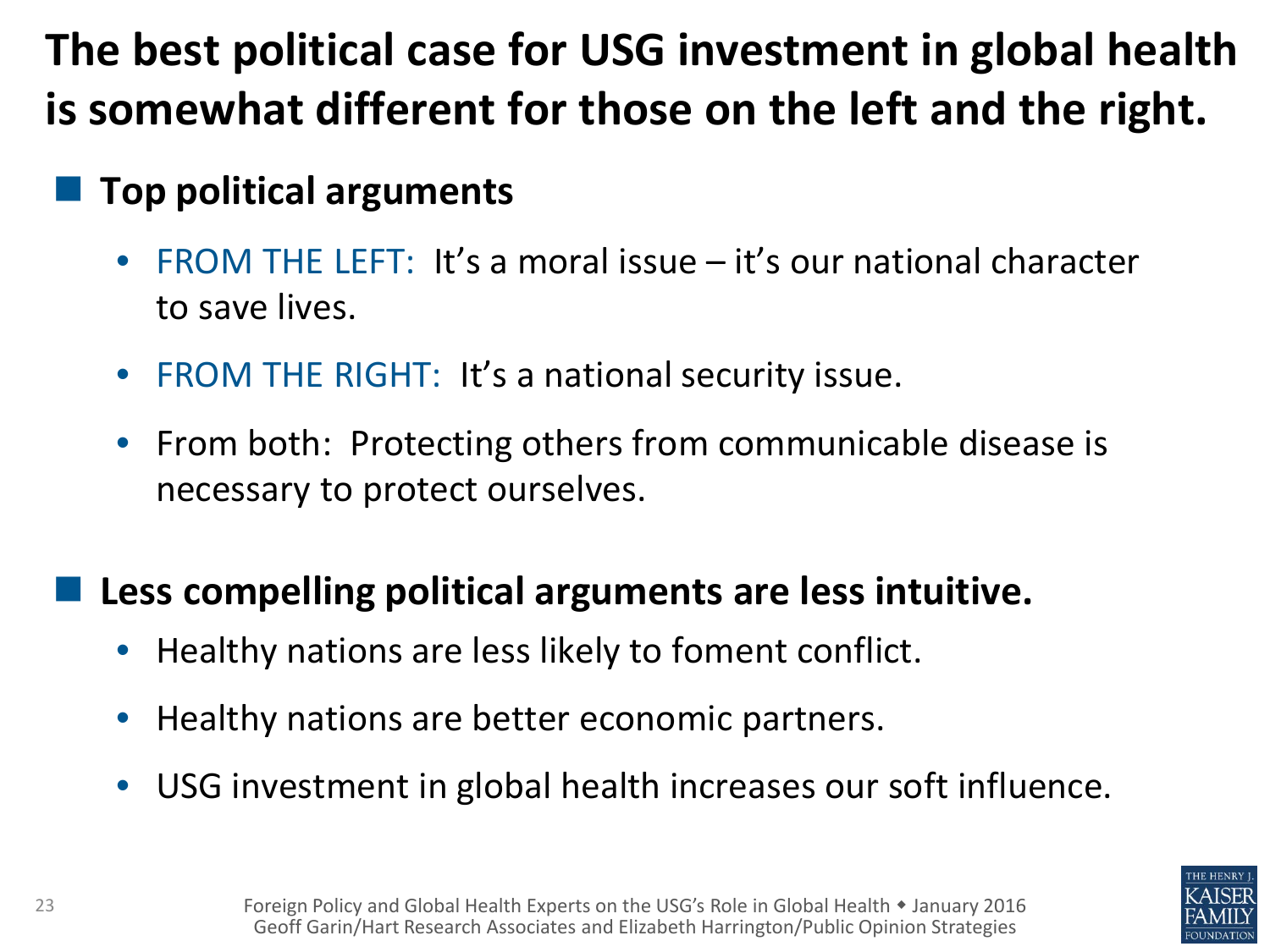# **Effective voices for global health funding mostly overlap between the right and left.**

- **Those with strong content knowledge** *(WHO, CDC, NIH)*
- **NGOs and on-the-ground practitioners**
- **The faith-based community**
- **Those with national security backgrounds**
- **Well-known private individuals and funders**
- **Celebrities**
- **FROM THE RIGHT: Conservative think tanks, former Republican elected officials**
- **FROM THE LEFT: President Obama, rare combinations that capture attention** *(faith-based organizations + the HIV activist community)***, major companies invested in developing countries**

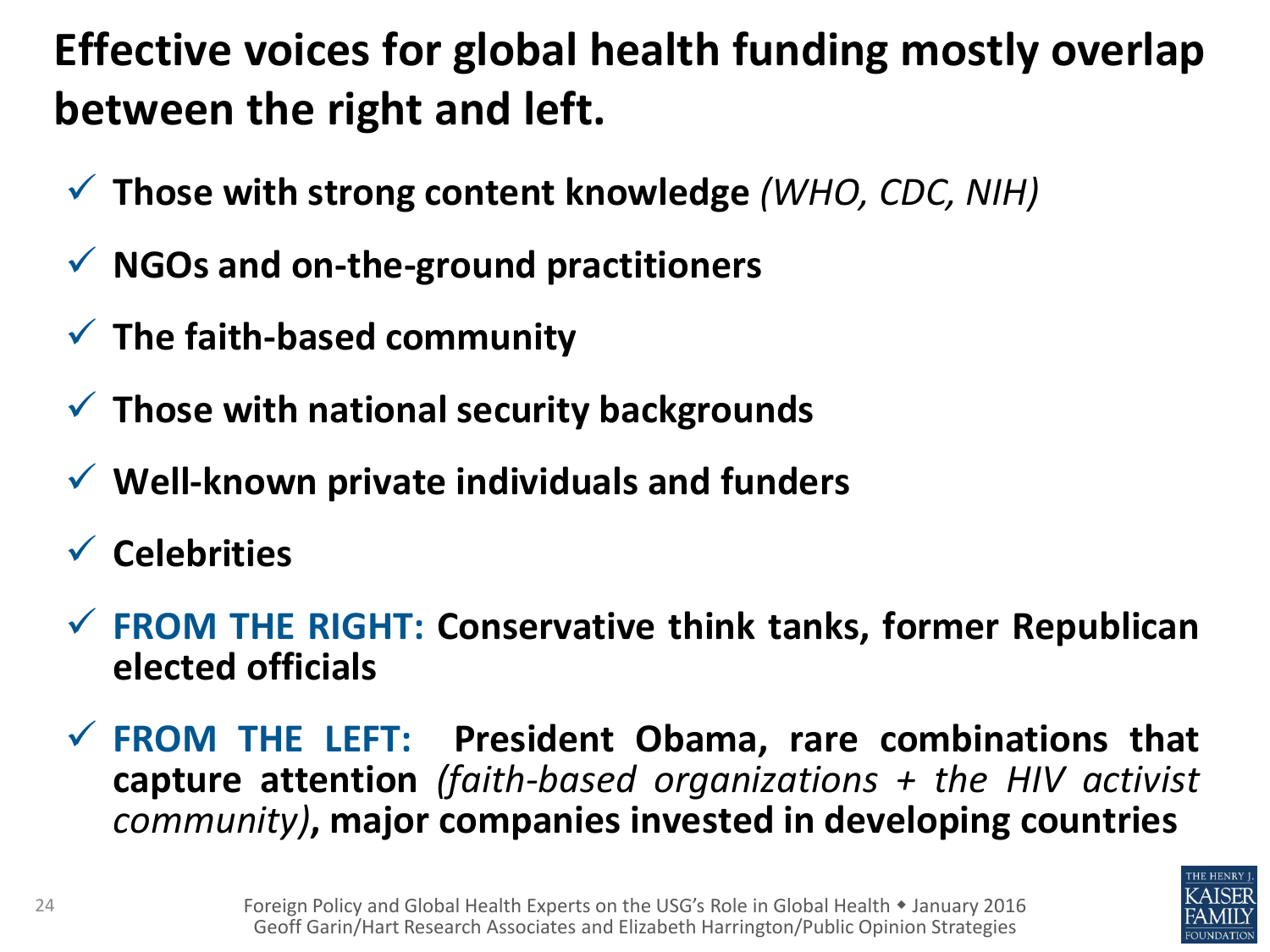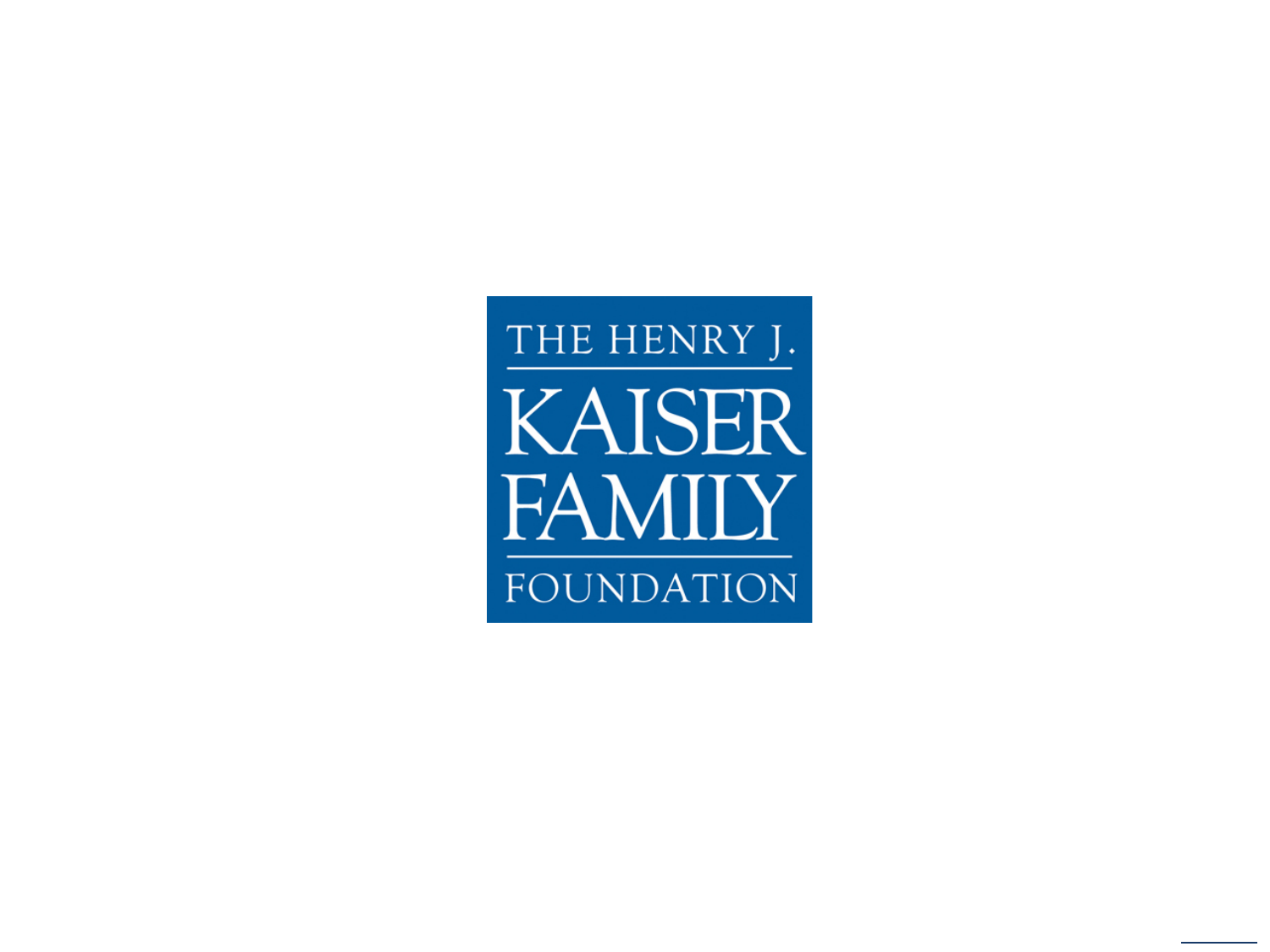# Use data to improve impact and ensure innovations

- **Ensure optimal value for money**
	- Focusing for impact, expenditure analysis, deep granular data dives with analysis of PEPFAR and GF investments down to the site level
	- Pivots across all bilateral and regional programs to target the geographic areas and populations of greatest need and burden thereby, preventing more HIV infections, saving more lives, and accelerating their progress toward achieving epidemic control.
- **Increase transparency**
	- PEPFAR dashboard funding and results available and up to date
- **Move from indicators to outcomes and impact, toward achievement of clear targets**
	- Launched AIDS Impact Surveys for HIV prevalence and incidence
	- Focus on epidemic control through expansion of key investments
	- POTUS announcement of bold new HIV prevention and treatment targets for 2016 and 2017
- **Invest for impact and development of key business cases for investment; increase funding for focused prevention and show impact**
	- Launched ACT and DREAMS
	- Increased funding for VMMC in performing countries
	- Key population focus geographically
- **Enhanced our engagement of partner countries, multilateral institutions, and civil society**
	- Increased our efforts to strengthen civil society capacity and leadership.

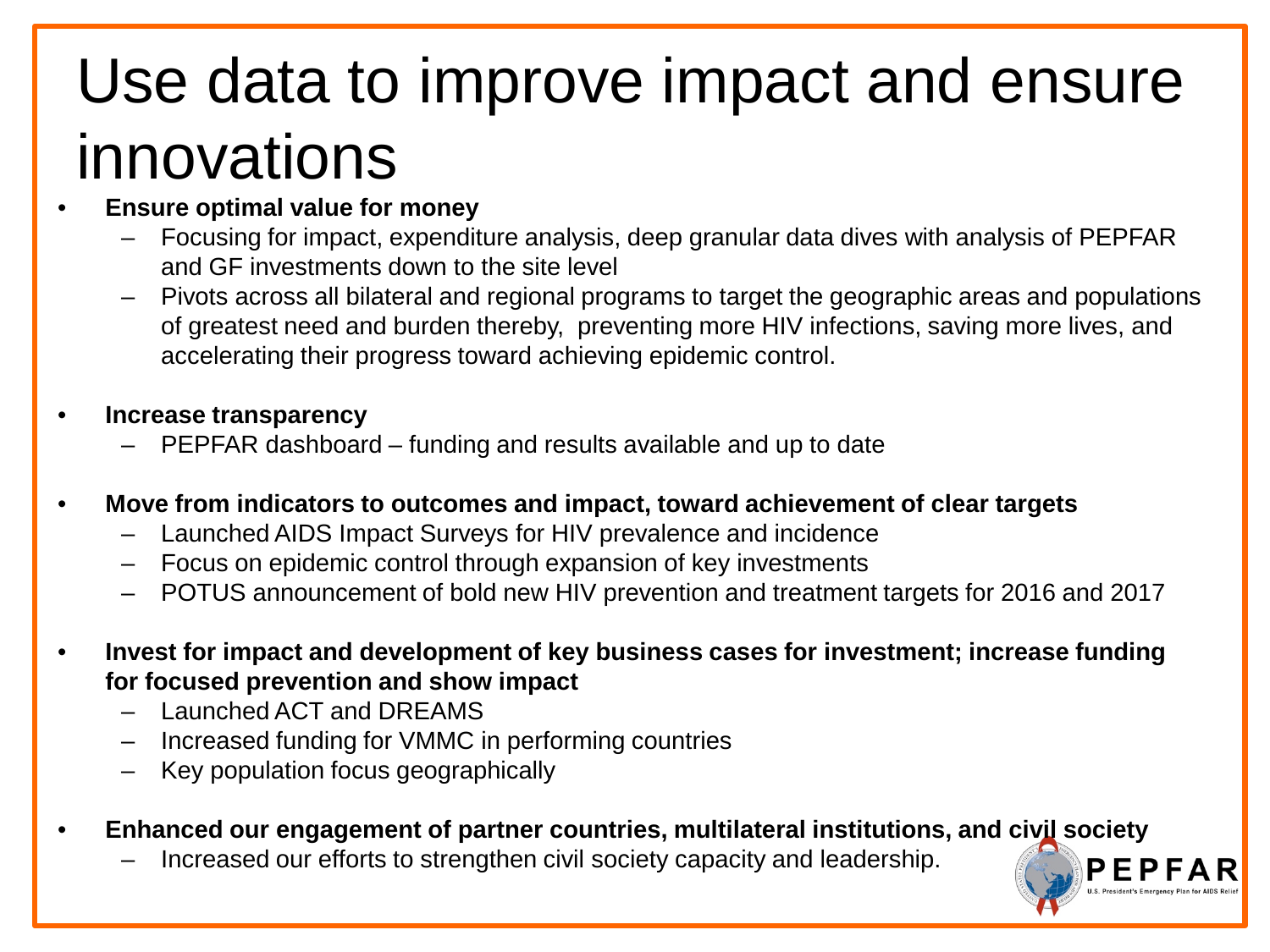# Show clearly what is possible

- Define control of the epidemic and sustainability
- Show the roadmap
- Track progress quarterly
- Show it is possible move from shared responsibility being solely \$ focused to policy focused

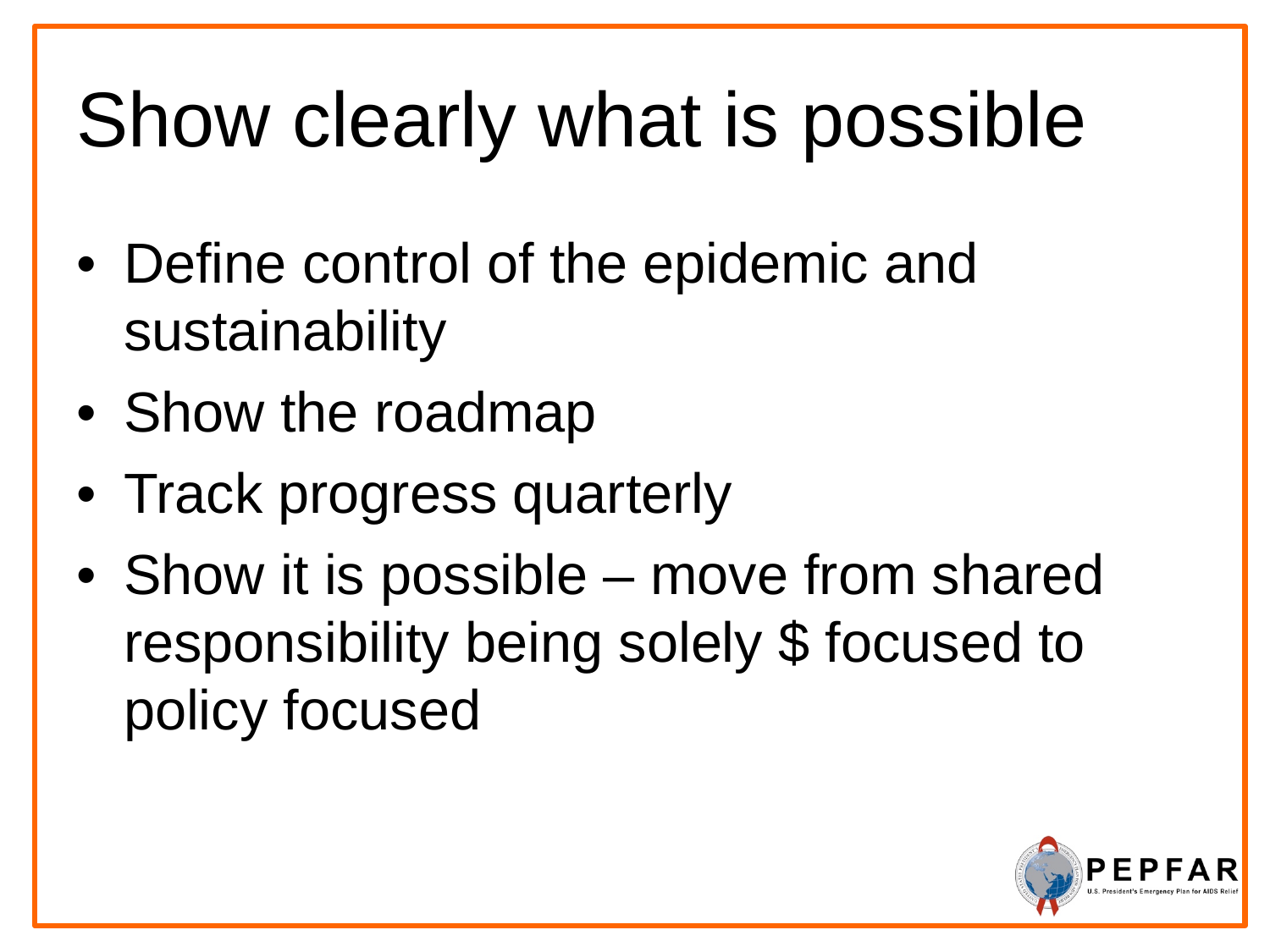# What if we could double the number of people on lifesaving treatment over the next 5 years?

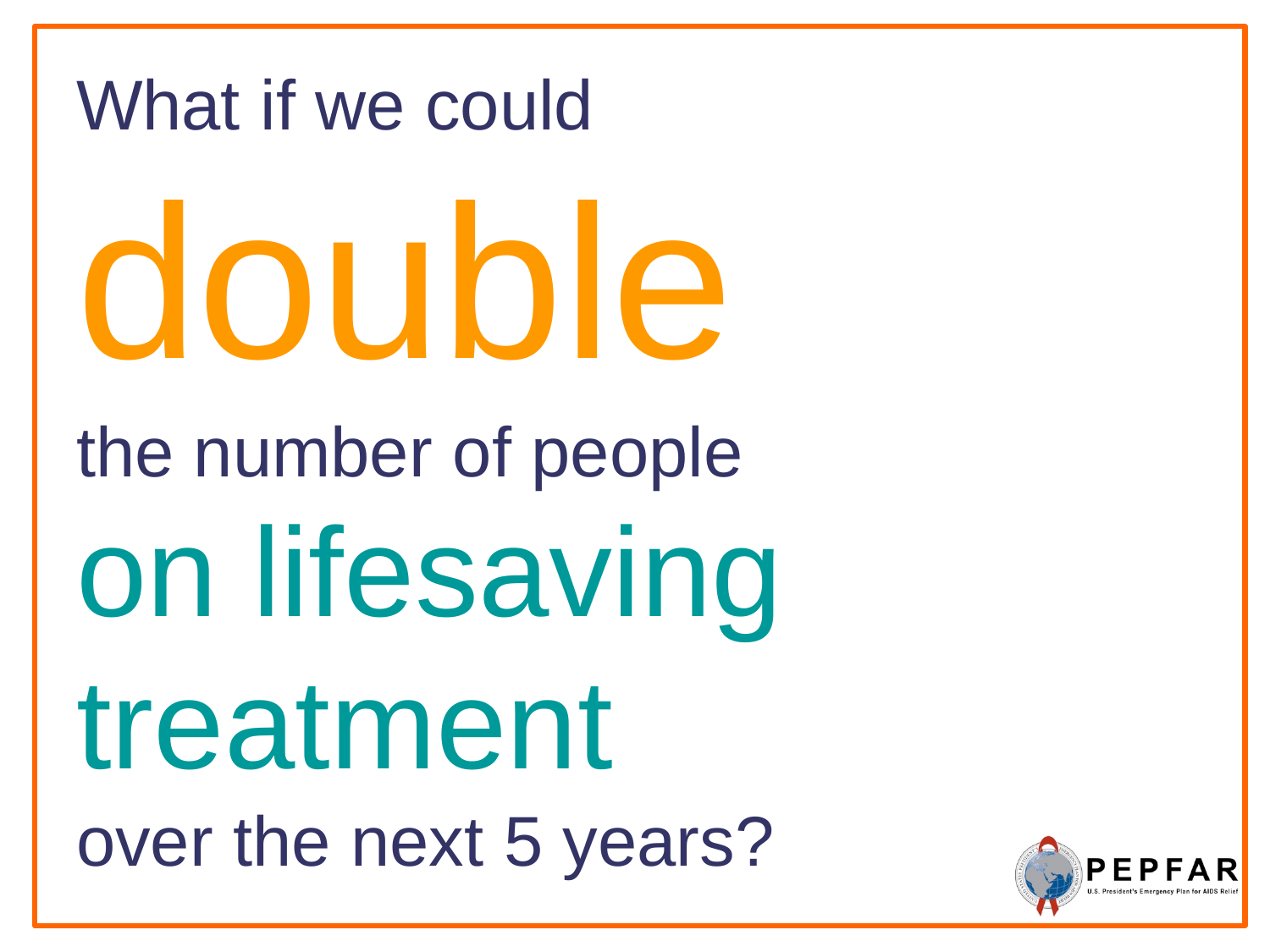# Treatment for All: 28M on ART by 2020



*Source: Stover, 2015*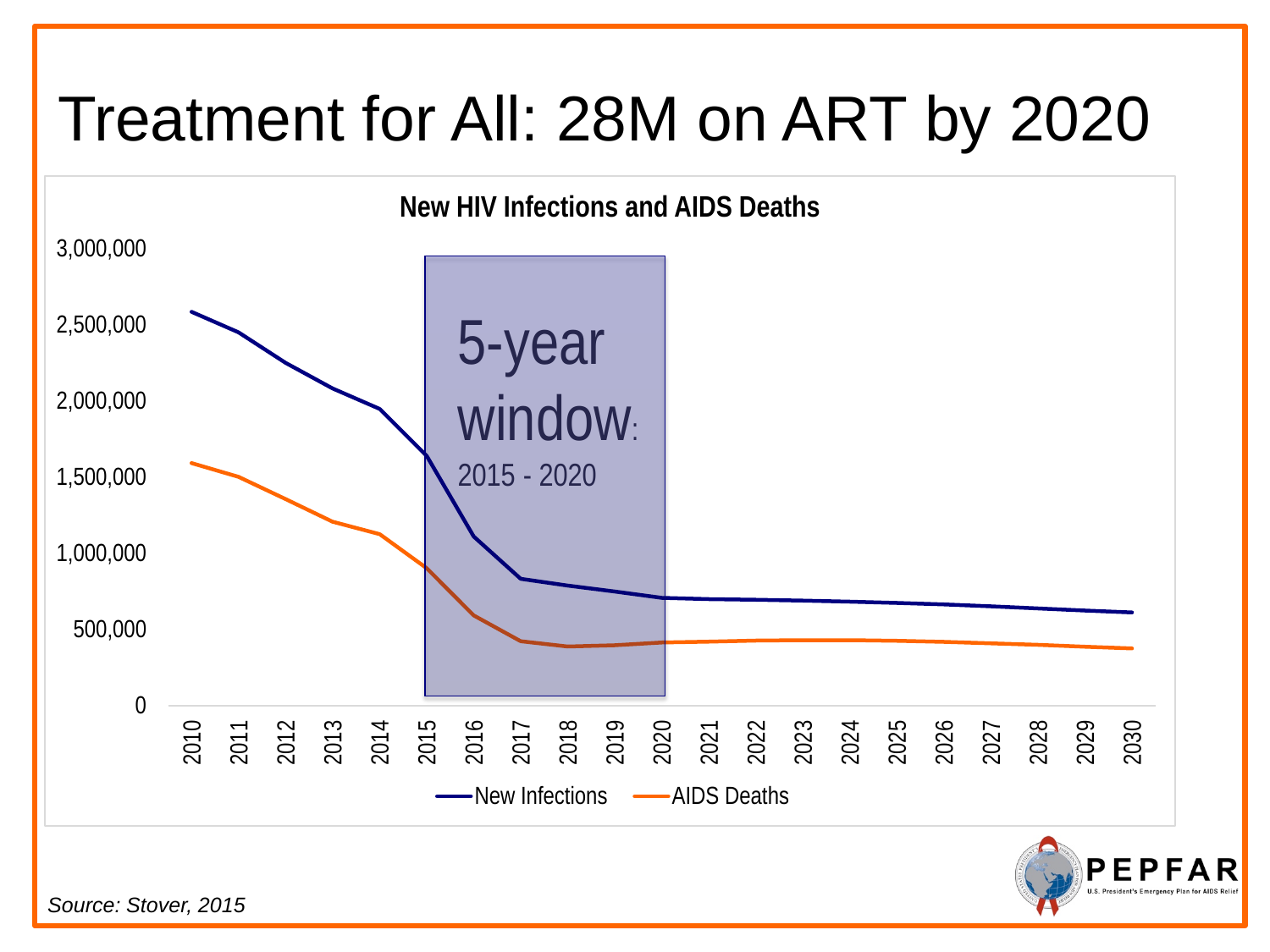# We can support 2 ART clients for the price of 1

Smart policy and service delivery choices yield tremendous cost savings

#### **Cost of serving 1 ART client with 1-3 month follow-up versus 2 clients with 6-12 month follow-up**





*Note: Annual Lab includes annual viral load and required chemistries*